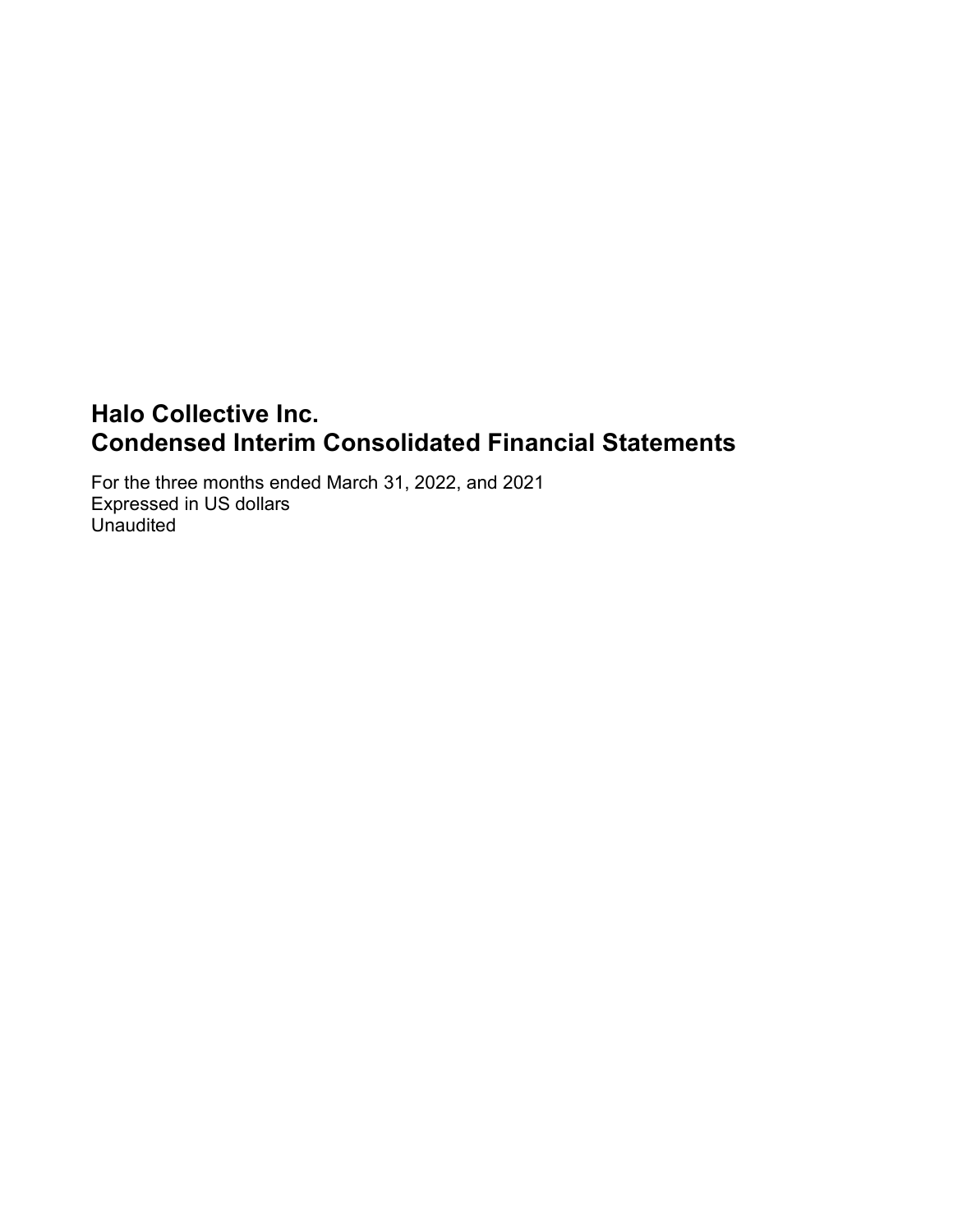# Halo Collective Inc.

Condensed Interim Consolidated Financial Statements For the three months ended March 31, 2022, and 2021 Expressed in US dollars **Unaudited** 

# Table of contents

| <b>Condensed Interim Consolidated Statements of Financial Position</b>       | 3        |
|------------------------------------------------------------------------------|----------|
| Condensed Interim Consolidated Statements of Loss and Comprehensive Loss     | 4        |
| Condensed Interim Consolidated Statements of Changes in Shareholders' Equity | 5        |
| <b>Condensed Interim Consolidated Statements of Cash Flow</b>                | $6 - 7$  |
| Notes to the Condensed Interim Consolidated Financial Statements             | $8 - 31$ |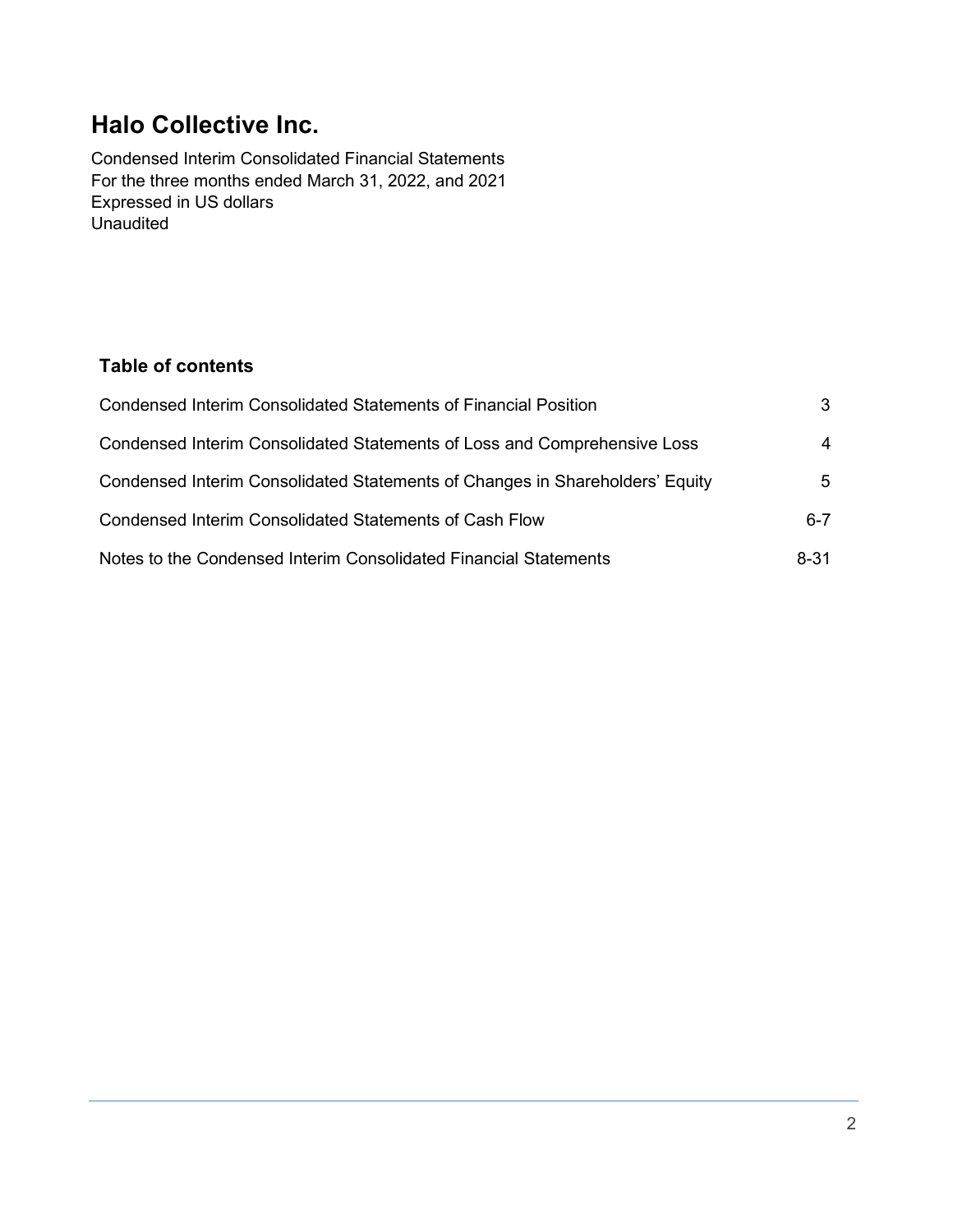#### Halo Collective Inc. Condensed Interim Consolidated Statements of Financial Position

|                                                                                                                                                                                           |         |                 | Expressed in US dollars |
|-------------------------------------------------------------------------------------------------------------------------------------------------------------------------------------------|---------|-----------------|-------------------------|
|                                                                                                                                                                                           |         | March 31, 2022  | December 31, 2021       |
| <b>Assets</b>                                                                                                                                                                             |         |                 |                         |
| Current                                                                                                                                                                                   |         |                 |                         |
| Cash                                                                                                                                                                                      |         | 1,889,494       | 1,711,677               |
| Restricted cash                                                                                                                                                                           | Note 11 | 84,573          | 126,947                 |
| Accounts receivable                                                                                                                                                                       | Note 6  | 5,243,014       | 6,073,229               |
| Inventory                                                                                                                                                                                 | Note 7  | 18,039,506      | 16,820,432              |
| Notes receivable                                                                                                                                                                          | Note 8  | 2,767,665       | 7,775,433               |
| Deposits and pre-paid expenses                                                                                                                                                            | Note 9  | 7,951,790       | 3,208,452               |
| <b>Total current assets</b>                                                                                                                                                               |         | 35,976,042      | 35,716,170              |
|                                                                                                                                                                                           |         |                 |                         |
| Long-term                                                                                                                                                                                 |         |                 |                         |
| Property, plant and equipment                                                                                                                                                             |         | 17,407,026      | 17,512,938              |
| Intangible assets and goodwill                                                                                                                                                            |         | 36,505,143      | 29,131,934              |
| Notes receivable                                                                                                                                                                          | Note 8  | 2,939,712       | 3,160,745               |
| Investments and deposits                                                                                                                                                                  | Note 5  | 24,909,906      | 19,275,132              |
| <b>Total long-term assets</b>                                                                                                                                                             |         | 81,761,787      | 69,080,749              |
| <b>Total assets</b>                                                                                                                                                                       |         | 117,737,829     | 104,796,919             |
|                                                                                                                                                                                           |         |                 |                         |
| <b>Liabilities</b><br><b>Short-term liabilities</b>                                                                                                                                       |         |                 |                         |
|                                                                                                                                                                                           |         |                 |                         |
| Accounts payable and accrued liabilities                                                                                                                                                  | Note 11 | 10,097,328      | 11,634,468              |
| Debenture liability                                                                                                                                                                       |         |                 | 9,661,212               |
| Other loans                                                                                                                                                                               | Note 13 | 11,169,003      | 6,875,442               |
| Income tax payable                                                                                                                                                                        |         | 586,209         | 585,689                 |
| Sales & cultivation tax payable                                                                                                                                                           |         | 2,139,644       | 1,530,447               |
| <b>Total current liabilities</b>                                                                                                                                                          |         | 23,992,184      | 30,287,258              |
| Long-term liabilities                                                                                                                                                                     |         |                 |                         |
| Debenture liability                                                                                                                                                                       | Note 11 | 6,638,016       | 1,286,625               |
| Lease liability                                                                                                                                                                           |         | 5,355,730       | 5,665,582               |
| Other loans                                                                                                                                                                               | Note 13 | 1,076,136       | 1,100,975               |
| <b>Total long-term liabilities</b>                                                                                                                                                        |         | 13,069,882      | 8,053,182               |
| <b>Total Liabilities</b>                                                                                                                                                                  |         | 37,062,066      | 38,340,440              |
|                                                                                                                                                                                           |         |                 |                         |
| Shareholders' equity                                                                                                                                                                      |         |                 |                         |
| Share capital                                                                                                                                                                             | Note 12 | 255,713,377     | 231,683,918             |
| Share capital reserve                                                                                                                                                                     | Note 12 | 14,330,570      | 12,953,614              |
| Convertible debenture equity reserve                                                                                                                                                      | Note 11 | 2,796,176       | 862,630                 |
| Equity reserve                                                                                                                                                                            | Note 12 | 6,302,397       | 6,302,397               |
| Non-controlling interest                                                                                                                                                                  | Note 17 | (2,590,101)     | (2, 295, 905)           |
| Accumulated other comprehensive income                                                                                                                                                    |         | 846,861         | 214,544                 |
| Deficit                                                                                                                                                                                   |         | (196, 723, 517) | (183,264,719)           |
| Total shareholders' equity                                                                                                                                                                |         | 80,675,763      | 66,456,479              |
| Total shareholders' equity and liabilities                                                                                                                                                |         | 117,737,829     | 104,796,919             |
| These notes are an integral part of the Condensed Interim Consolidated Financial Statements<br>Going concern Note 2<br>Commitments and contingencies Note 16<br>Subsequent events Note 18 |         |                 |                         |

#### Approved on behalf of the Board of Directors:

| Kiran Sidhu      |  |
|------------------|--|
| CEO and Director |  |

Marshall Minor Interim CFO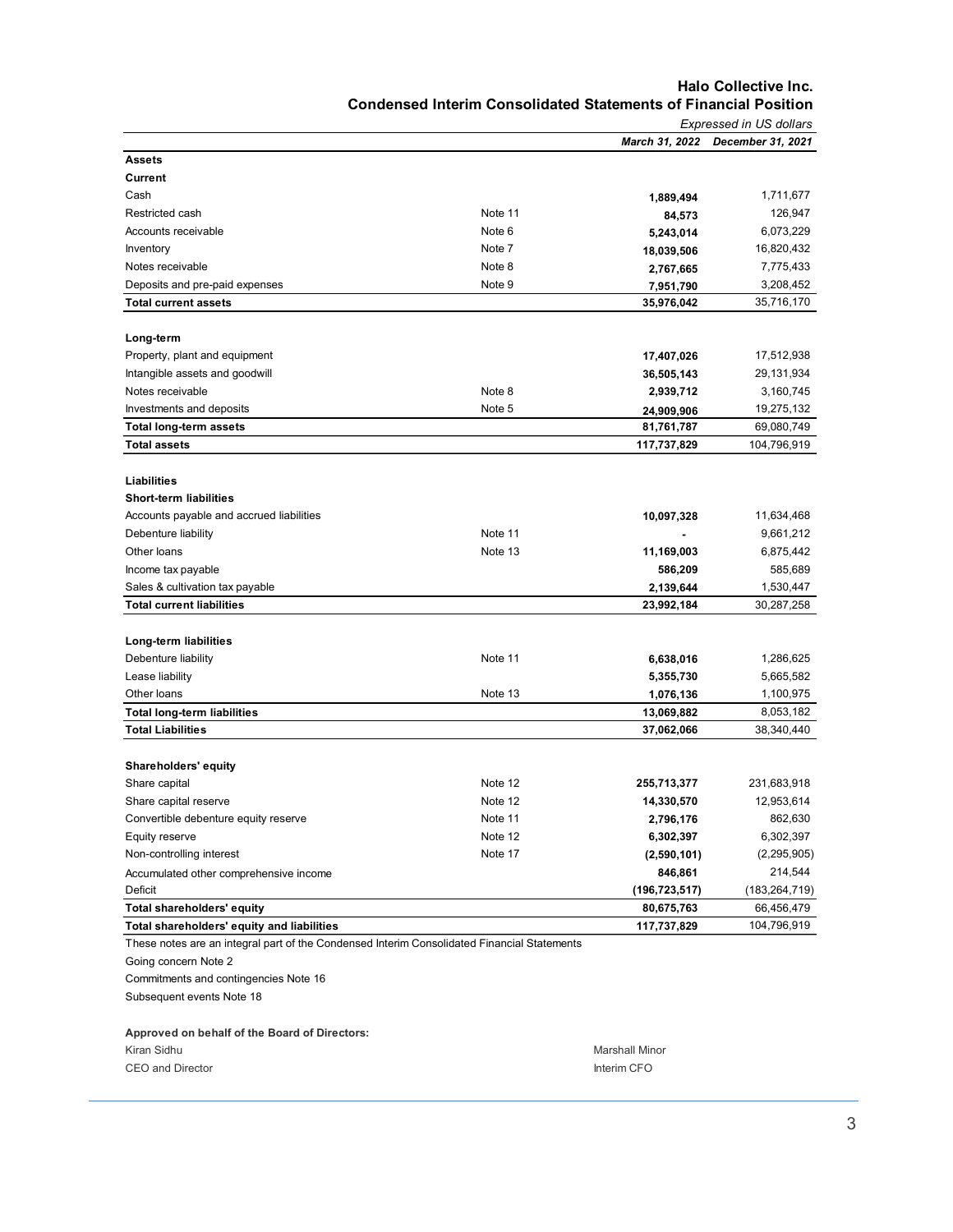|                                                                             |             |                | <b>Expressed in US dollars</b> |
|-----------------------------------------------------------------------------|-------------|----------------|--------------------------------|
|                                                                             |             |                | For the 3 months ended:        |
|                                                                             |             | March 31, 2022 | March 31, 2021                 |
|                                                                             |             |                |                                |
| Revenue                                                                     |             | 7,562,125      | 9,939,103                      |
| Cost of finished cannabis inventory sold                                    | Note 7      | 6,148,256      | 7,738,533                      |
| Gross profit, excluding fair value items                                    |             | 1,413,869      | 2,200,570                      |
| Unrealized fair value gain on growth of biological assets                   |             |                | (167, 111)                     |
| Realized fair value loss included in the cost of inventory sold             |             | 166,753        | 411,905                        |
| <b>Gross profit</b>                                                         |             | 1,247,116      | 1,955,776                      |
| General and administration                                                  |             | 1,697,304      | 1,617,792                      |
| Salaries                                                                    |             | 3,431,806      | 1,991,485                      |
| Professional fees                                                           |             | 3,780,067      | 2,939,023                      |
| Sales and marketing                                                         |             | 983,764        | 1,507,386                      |
| Investor relations                                                          |             | 103,137        | 457,476                        |
| Gain on settlements and contigencies                                        | Note 12, 16 | (16, 204)      |                                |
| Share based compensation                                                    | Note 12     | 645,786        | 829,236                        |
| Accretion expense                                                           |             | 294,337        | 307,754                        |
| Other Income                                                                |             | (357, 884)     |                                |
| Share of loss from investment in associates                                 | Note 5      | 984,520        |                                |
| Depreciation                                                                |             | 562,341        | 611,912                        |
| Loss on foreign exchange                                                    |             | 1,100,451      | 392,972                        |
| Interest expense                                                            | Note 11, 13 | 1,822,679      | 368,421                        |
| Loss before income taxes                                                    |             | (13,784,988)   | (9,067,681)                    |
| Deferred income tax                                                         |             |                |                                |
| Income tax                                                                  |             |                |                                |
| <b>Net loss</b>                                                             |             | (13,784,988)   | (9,067,681)                    |
|                                                                             |             |                |                                |
| Other comprehensive (income) loss                                           |             |                |                                |
| Unrealized (gain) loss on foreign currency translation                      |             | (632, 317)     | (497, 560)                     |
| <b>Comprehensive loss</b>                                                   |             | (13, 152, 671) | (8,570,121)                    |
| Net comprehensive loss attributable to:                                     |             |                |                                |
| Halo Collective Inc.                                                        |             | (13, 490, 792) | (9,067,681)                    |
| Non-controlling interests                                                   | Note 17     | (294, 196)     |                                |
|                                                                             |             |                |                                |
| Net loss per share, basic and diluted:                                      |             | \$<br>(0.28)   | \$<br>(0.56)                   |
| Weighted average number of outstanding common shares, basic and<br>diluted: |             | 49,004,882     | 16,100,994                     |

# Condensed Interim Consolidated Statements of Income (Loss) and Comprehensive Income (Loss)

These notes are an integral part of the Condensed Interim Consolidated Financial Statements

Halo Collective Inc.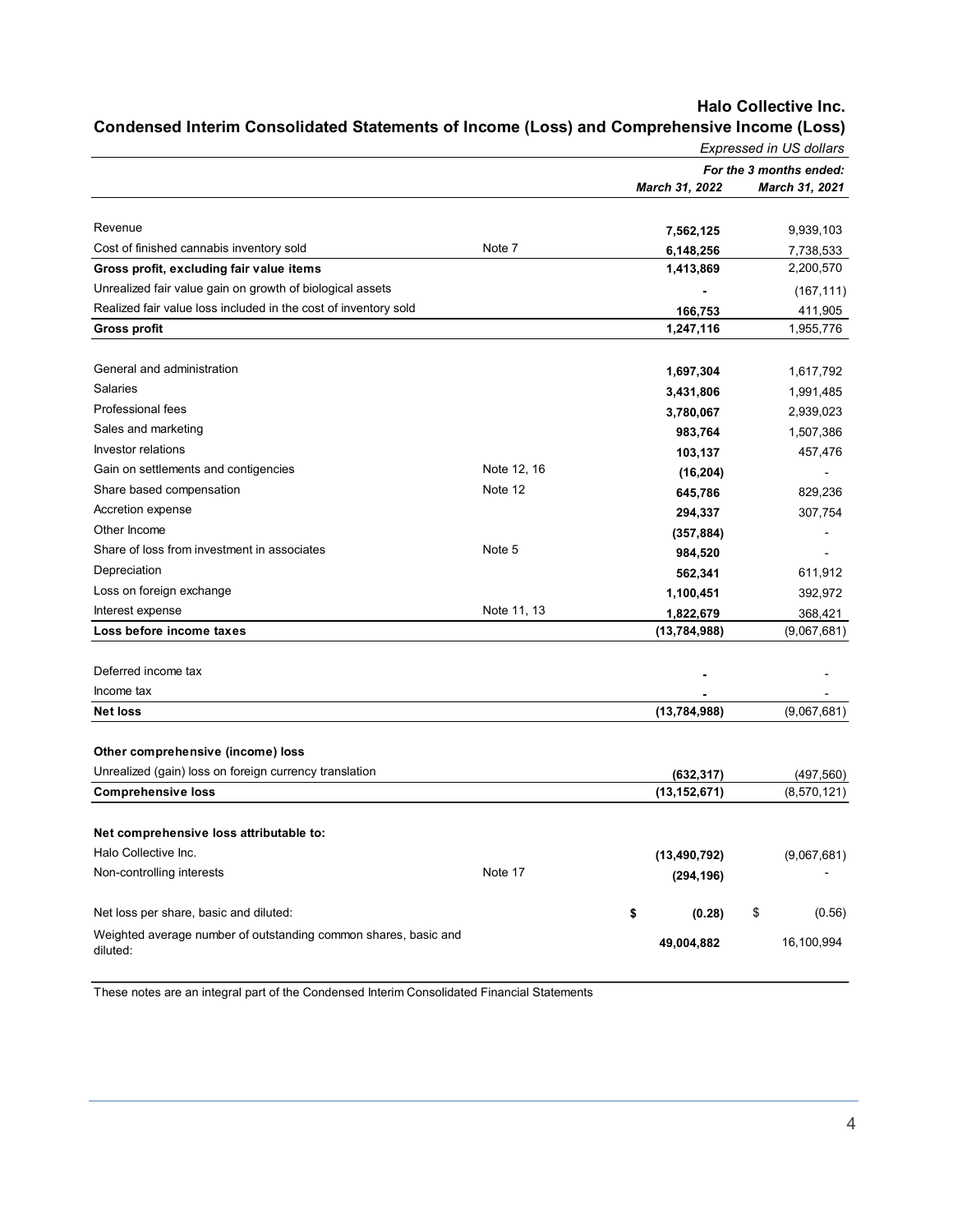#### Halo Collective Inc. Consolidated Statements of Change in Shareholders' Equity

Expressed in US Dollars

|                                                   |         |                          | Common shares Common shares | <b>Options</b>           |                          | Warrants Equity reserve conversion option Accumulated OCI | Convertible |                          | <b>Deficit</b>           | Non-controlling<br>interest | Total         |
|---------------------------------------------------|---------|--------------------------|-----------------------------|--------------------------|--------------------------|-----------------------------------------------------------|-------------|--------------------------|--------------------------|-----------------------------|---------------|
| Shareholders' equity, December 31, 2020           |         | 14,137,809               | \$136,827,655               | \$3,892,039              | \$4,415,482              | \$3,338,204                                               | 653,557     | 524,779                  | (90, 032, 174)           | $\sim$                      | 59,619,542    |
| Share issuance in private placements              | Note 12 | 1,679,564                | 15,366,598                  | 954,319                  | $\overline{\phantom{a}}$ |                                                           |             |                          | ۰                        |                             | 16,320,917    |
| Shares issued for acquisitions                    | Note 12 | 2,846,815                | 31,444,812                  |                          | $\sim$                   | 2.138.444                                                 |             |                          |                          |                             | 33,583,256    |
| Shares issued to retire debt                      | Note 12 | 125,000                  | 1,183,319                   | $\overline{\phantom{a}}$ | $\sim$                   |                                                           |             | $\overline{\phantom{a}}$ | ۰                        |                             | 1,183,319     |
| Shares issued as finders' fees                    | Note 12 | 177,976                  | 2,114,393                   | $\overline{\phantom{a}}$ |                          |                                                           |             |                          |                          |                             | 2,114,393     |
| Shares issued on conversion of debenture          | Note 12 | 462                      | 23,684                      | $\overline{\phantom{a}}$ |                          |                                                           | (3,338)     | $\overline{\phantom{a}}$ | $\overline{\phantom{a}}$ |                             | 20,346        |
| Share issue costs                                 | Note 12 | $\overline{\phantom{a}}$ | (1,343,269)                 |                          |                          |                                                           |             |                          |                          |                             | (1, 343, 269) |
| Share-based compensation for staff                | Note 12 | $\overline{\phantom{a}}$ |                             | 829,267                  |                          |                                                           |             | $\overline{\phantom{a}}$ | ۰                        |                             | 829,267       |
| Shares issued on exercise of warrants and options | Note 12 | 10,010                   | 98,439                      | $\overline{\phantom{a}}$ |                          |                                                           |             |                          | ۰                        |                             | 98,439        |
| Net loss and other comprehensive loss             |         | $\overline{\phantom{a}}$ |                             |                          |                          |                                                           | $\sim$      | 497,560                  | (9,067,681)              |                             | (8,570,121)   |
| Shareholders equity, March 31, 2021               |         | 18,977,634               | \$185,715,631               | \$5,675,625              | \$4,415,482              | \$5,476,648                                               | 650,219     | 1,022,339                | (99,099,855)             |                             | 103,856,089   |

|                                                                                              |         |                          |                      |                |                          |                         | Convertible<br>conversion option |            |  |                          | Non-controlling   |                |                |
|----------------------------------------------------------------------------------------------|---------|--------------------------|----------------------|----------------|--------------------------|-------------------------|----------------------------------|------------|--|--------------------------|-------------------|----------------|----------------|
|                                                                                              |         | <b>Common shares</b>     | <b>Common shares</b> | <b>Options</b> |                          | Warrants Equity reserve |                                  |            |  | <b>Accumulated OCI</b>   | <b>Deficit</b>    | interest       | Total          |
| Shareholders' equity, December 31, 2021                                                      |         | 33,025,496               | \$231,683,918        | \$9,275,666    | \$3,677,948              | \$6,302,397             |                                  | 862,630    |  | 214,544                  | \$(183, 264, 719) | \$ (2,295,905) | 66,456,479     |
| Shares issued for acquisitions                                                               | Note 12 | 8,141,539                | 7,642,782            |                | $\overline{\phantom{a}}$ |                         |                                  |            |  |                          | . .               | . .            | 7,642,782      |
| Shares issued as finders' fees                                                               | Note 12 | . .                      |                      |                |                          |                         |                                  |            |  |                          |                   | . .            |                |
| Equity reserve for debenture                                                                 | Note 12 |                          |                      |                |                          | . .                     |                                  | 2,706,453  |  | ۰                        |                   |                | 2,706,453      |
| Shares issued on conversion of debenture                                                     | Note 12 | 17,977,194               | 8,235,507            | $\sim$         | 337.706                  | $\sim$                  |                                  | (772, 907) |  | $\overline{\phantom{a}}$ |                   |                | 7,800,306      |
| Share-based compensation for services                                                        | Note 12 | 3,164,300                | 2,251,916            |                | 740,983                  |                         |                                  |            |  |                          |                   |                | 2,992,899      |
| Share-based compensation for staff                                                           | Note 12 | 1,374,796                | 1,290,512            | 330,261        | $\overline{\phantom{a}}$ |                         |                                  |            |  |                          |                   |                | 1,620,773      |
| Shares issued on conversion of promissory notes                                              | Note 12 | 11,918,799               | 4,292,441            | ۰              |                          |                         |                                  |            |  |                          |                   |                | 4,292,441      |
| Restricted stock units issued                                                                | Note 12 | 900,000                  | 316,301              |                |                          |                         |                                  |            |  |                          |                   |                | 316,301        |
| Forfeiture warrants and options                                                              | Note 12 | $\overline{\phantom{a}}$ | $\sim$               | (31, 994)      | $\overline{\phantom{a}}$ |                         |                                  |            |  |                          | 31,994            |                |                |
| Net loss and other comprehensive loss                                                        |         |                          |                      |                |                          |                         |                                  | . .        |  | 632,317                  | (13,490,792)      | (294, 196)     | (13, 152, 671) |
| Shareholders equity, March 31, 2022                                                          |         | 76,502,124               | \$255,713,377        | \$9,573,933    | \$4,756,637              | \$6,302,397             |                                  | 2,796,176  |  | 846,861                  | \$(196, 723, 517) | (2,590,101)    | 80,675,763     |
| These natus are no integral next of the Constanced Integior Conseilated Financial Ototomonte |         |                          |                      |                |                          |                         |                                  |            |  |                          |                   |                |                |

These notes are an integral part of the Condensed Interim Consolidated Financial Statements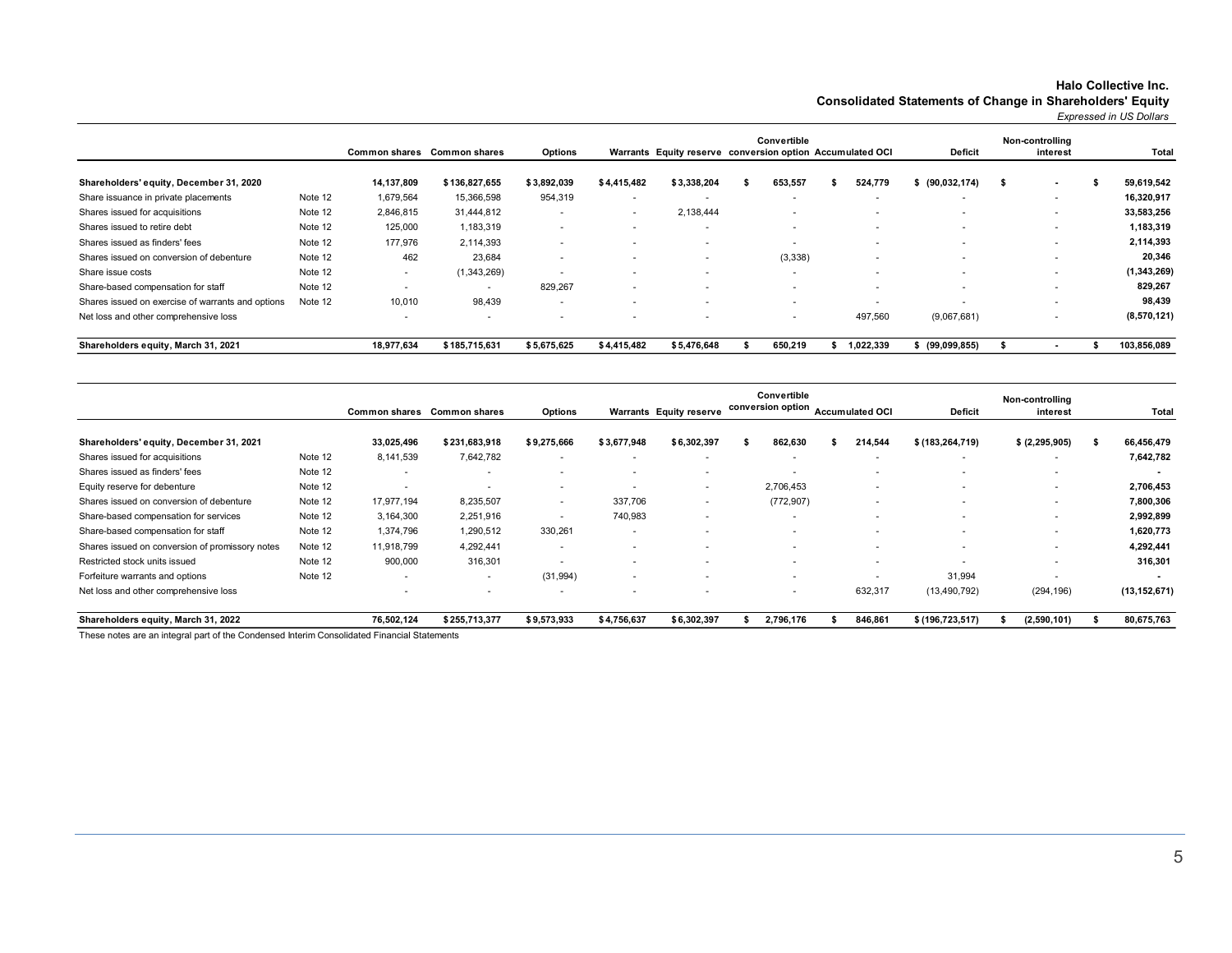|                                                     |                        | Expressed in US dollars |                         |  |  |  |
|-----------------------------------------------------|------------------------|-------------------------|-------------------------|--|--|--|
|                                                     |                        |                         | For the 3 months ended: |  |  |  |
|                                                     |                        | March 31, 2022          | <b>March 31, 2021</b>   |  |  |  |
|                                                     |                        |                         |                         |  |  |  |
| Cash provided by (used in)                          |                        |                         |                         |  |  |  |
| <b>Operating activities:</b>                        |                        |                         |                         |  |  |  |
| Net loss                                            |                        | (13, 784, 988)          | (9,067,681)             |  |  |  |
| Items not involving cash                            |                        |                         |                         |  |  |  |
| Depreciation                                        |                        | 939,872                 | 897,509                 |  |  |  |
| Accrued interest                                    | Note 11, 13            | 1,003,125               | 159,397                 |  |  |  |
| Accretion expense                                   | Note 11                | 294,337                 | 307,754                 |  |  |  |
| (Gain) loss in fair value of biological assets      |                        | 166,753                 | 244,794                 |  |  |  |
| Gain in foreign exchange                            |                        | 995,404                 | 541,597                 |  |  |  |
| Gain in early termination of lease                  |                        | (15, 219)               |                         |  |  |  |
| Gain in modification of convertible debenture terms |                        | (795, 645)              |                         |  |  |  |
| Loss on factoring                                   |                        | 637,469                 |                         |  |  |  |
| Share of loss from investment in associates         | Note 5                 | 984,520                 |                         |  |  |  |
| Share-based compensation                            | Note 12                | 4,929,973               | 829,236                 |  |  |  |
| Changes in working capital items                    |                        |                         |                         |  |  |  |
| Accounts receivable                                 | Note 6                 | 830,215                 | (843, 425)              |  |  |  |
| Notes receivable                                    | Note 8                 | (1, 330, 493)           | 409,627                 |  |  |  |
| Accounts payable and accrued liabilities            |                        | (1,509,814)             | (378, 710)              |  |  |  |
| Tax payable                                         |                        | 609,197                 | 423,820                 |  |  |  |
| Inventory                                           | Note 7                 | (1, 385, 827)           | (2,073,013)             |  |  |  |
| Pre-paid expenses and other                         | Note 9                 | (2, 106, 648)           | (801, 184)              |  |  |  |
| Cash used in operating activities                   |                        | (9,537,769)             | (9,350,279)             |  |  |  |
|                                                     |                        |                         |                         |  |  |  |
| <b>Investing activities</b>                         |                        |                         |                         |  |  |  |
| Acquisitions                                        |                        | (60,000)                | 1,595,369               |  |  |  |
| Purchase of property, plant and equipment           |                        | (656, 534)              | (576, 207)              |  |  |  |
| Cash (used in) provided by investing activities     |                        | (716, 534)              | 1,019,162               |  |  |  |
| <b>Financing activities</b>                         |                        |                         |                         |  |  |  |
| Issuance of common shares & convertible debentures  |                        | 1,641,968               | 16,419,356              |  |  |  |
| Loans                                               | Note 11, 12<br>Note 13 | 9,236,644               | 1,111,039               |  |  |  |
| Lease payments                                      |                        | (488, 866)              | (284, 469)              |  |  |  |
| Share issuance costs                                |                        |                         | (1,343,269)             |  |  |  |
| Cash raised in finance activities                   | Note 12                | 10,389,746              | 15,902,657              |  |  |  |
|                                                     |                        |                         |                         |  |  |  |
| Change in cash during the period                    |                        | 135,443                 | 7,571,540               |  |  |  |
| Cash beginning of the period                        |                        | 1,838,624               | 3,679,865               |  |  |  |
| Cash end of the period                              |                        | 1,974,067               | 11,251,405              |  |  |  |

## Halo Collective Inc. Condensed Interim Consolidated Statements of Cash Flow

These notes are an integral part of the Condensed Interim Consolidated Financial Statements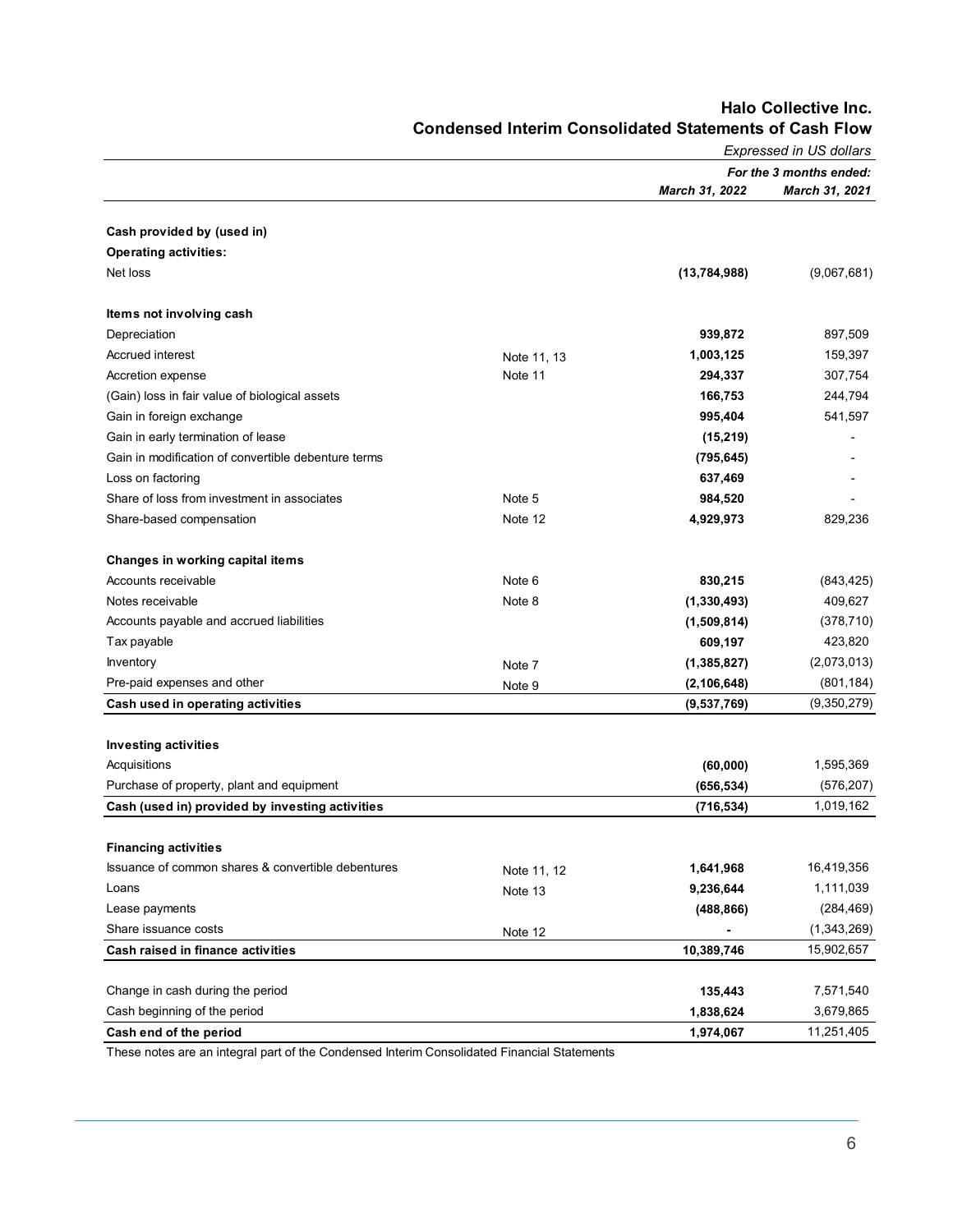#### Halo Collective Inc. Condensed Interim Consolidated Statements of Cash Flow Expressed in US dollars

|                                                                         | Expressed in US dollars |                         |  |  |  |  |
|-------------------------------------------------------------------------|-------------------------|-------------------------|--|--|--|--|
|                                                                         |                         | For the 3 months ended: |  |  |  |  |
|                                                                         | March 31, 2022          | March 31, 2021          |  |  |  |  |
|                                                                         |                         |                         |  |  |  |  |
| Supplemental disclosure of cash flow information:                       |                         |                         |  |  |  |  |
| Cash paid for interest on lease obligations                             | 258,829                 | 159,407                 |  |  |  |  |
| Cash paid for interest on other obligations                             | 386.293                 | 2,310                   |  |  |  |  |
| Cash paid for income taxes                                              | 3,846                   |                         |  |  |  |  |
| Supplemental disclosure of non-cash investing and financing activities: |                         |                         |  |  |  |  |
| <b>Issuance of warrants</b>                                             | 1,078,689               |                         |  |  |  |  |
| Shares issued in connection with acquisition                            | 7,642,782               | 33,559,205              |  |  |  |  |
| Contingent consideration incurred in connection with acquisition        |                         | 2,138,444               |  |  |  |  |
| Conversion of convertible debt and accrued interest to equity           | 772,907                 | 3,338                   |  |  |  |  |

These notes are an integral part of the Condensed Interim Consolidated Financial Statements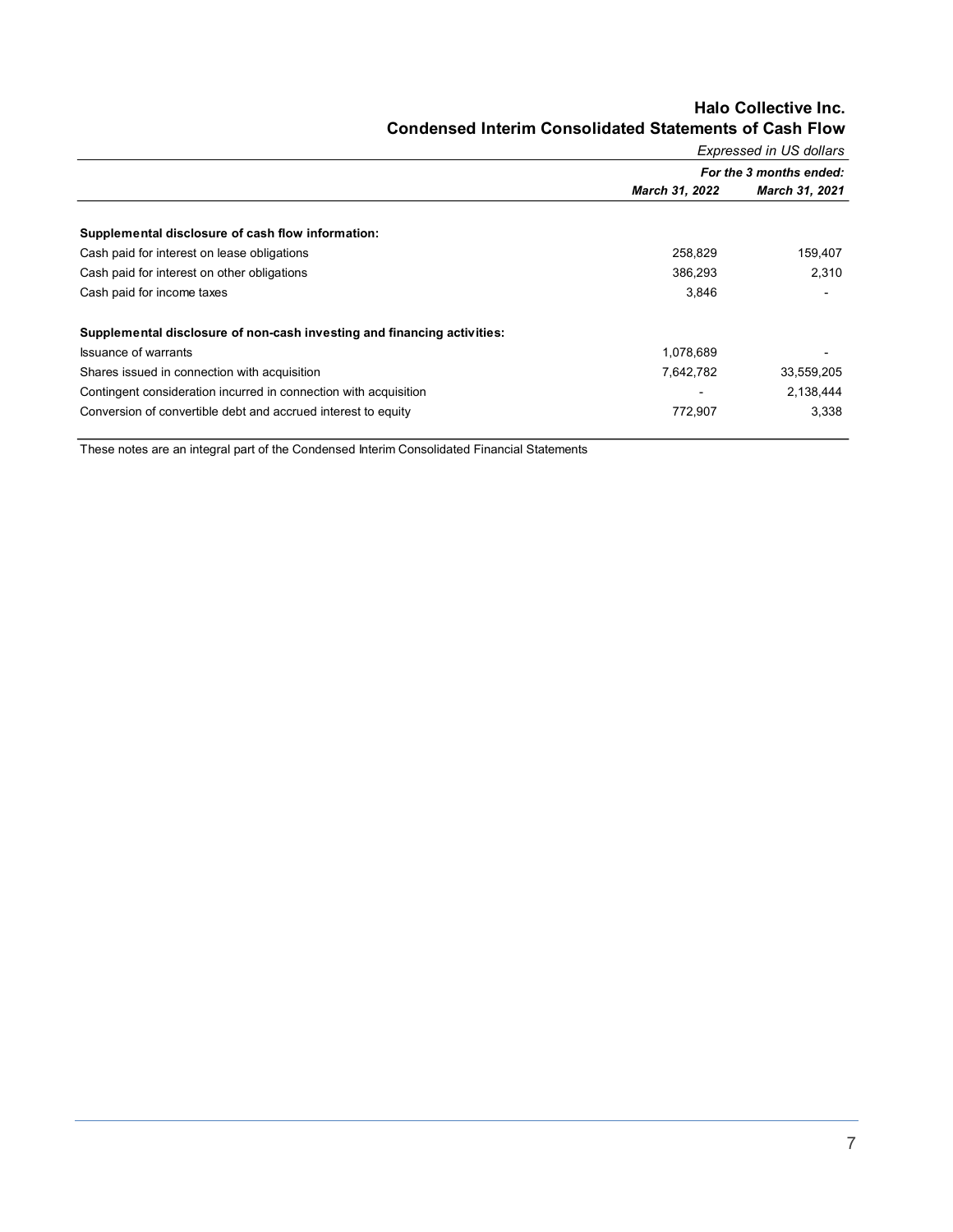# 1. Nature of operations and background information

Halo Collective Inc. ("Halo Collective" and the "Company") was incorporated under the laws of the Province of British Columbia on May 25, 1987. The Company continued under the laws of the Province of Ontario on January 21, 2005, and is listed on the NEO Exchange ("NEO") under the symbol "HALO." The Company operates under the assumed business name of Halo Collective. The Company's US based business operations entail manufacturing cannabis oil and concentrates and distributing cannabis products for recreational use in the states of Oregon, Nevada and California. The Company's registered corporate office is 65 Queen Street West, Suite 805, Toronto, Ontario M5H 2M5.

On January 25, 2021, the Company changed its name from Halo Labs Inc. to Halo Collective Inc. In connection with the name change, the common shares are trading on the OTCQX under the trading symbol HCANF. The common shares are trading on the Frankfurt Stock Exchange under the trading symbol A9KM.

Effective October 8, 2021, the Company consolidated its common shares, with on one post-consolidation common share for every 100 pre-consolidation common shares. All share figures and references have been retrospectively adjusted.

# 2. Going concern

These condensed interim consolidated financial statements ("financial statements") have been prepared on a going concern basis, which assumes that the Company will be able to continue its operations and will be able to realize its assets and discharge its liabilities in the normal course of business for the foreseeable future. The ability of the Company to continue as a going concern is dependent on generating profitable operations, raising additional financing, and continuing to manufacture its products. Having been prepared giving effect to the going concern assumption, these financial statements do not reflect any adjustments to the carrying values of assets and liabilities and the reported amounts of expenses and classifications on the statement of financial position that would be necessary if the going concern assumption was not appropriate.

As at March 31, 2022, the Company had continued losses and an accumulated deficit. There is no assurance that the Company will generate profits from operations or that additional future funding will be available to the Company, or that such funding will be both adequate to cover its obligations and available on terms which are acceptable to the management of the Company over the long term.

In March 2020, the World Health Organization declared coronavirus COVID-19 a global pandemic. This contagious disease outbreak, which has continued to spread, and any related adverse public health developments, has adversely affected workforces, economies, and financial markets globally, potentially leading to an economic downturn. The Company's operations have so far not been materially affected negatively since the outbreak of the pandemic. It is not possible for the Company to predict the duration or magnitude of the adverse results of the outbreak and its effects on the Company's business or ability to raise funds.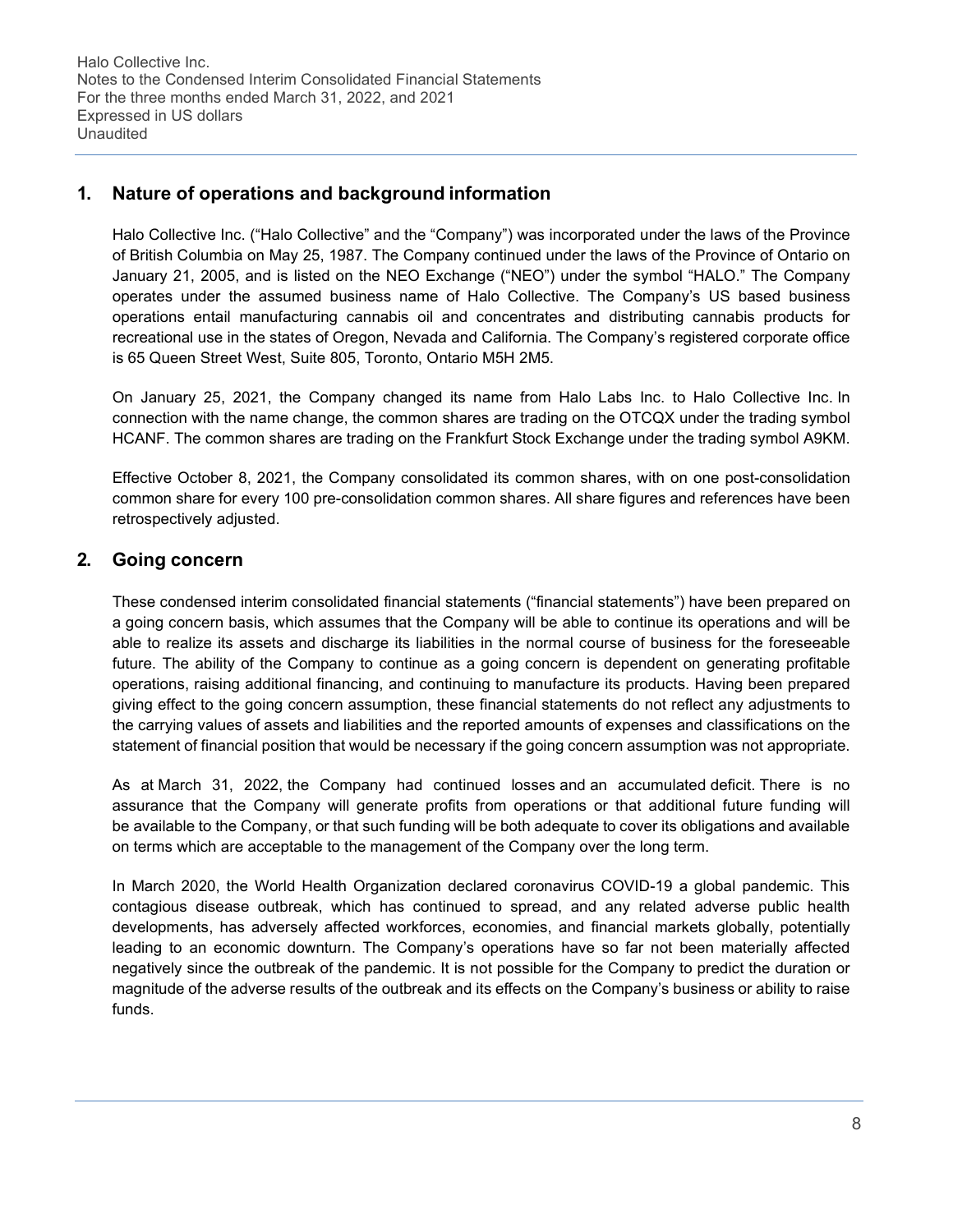In the United States, 37 states, the District of Columbia, and the U.S. territories of Guam and Puerto Rico allow the use of medical cannabis. The District of Columbia and eleven states - Alaska, California, Colorado, Illinois, Maine, Massachusetts, Michigan, Nevada, Oregon, Vermont and Washington legalized the sale and adult-use of recreational cannabis. At the federal level, however, cannabis currently remains a Schedule I controlled substance under the Federal Controlled Substances Act of 1970 ("Federal CSA"). Under U.S. federal law, a Schedule I drug or substance has a high potential for abuse, no accepted medical use in the United States, and a lack of accepted safety for the use of the drug under medical supervision. As such, even in those states in which marijuana is legalized under state law, the manufacture, importation, possession, use or distribution of cannabis remains illegal under U.S. federal law. This has created a dichotomy between state and federal law, whereby many states have elected to regulate and remove state-level penalties regarding a substance that is still illegal at the federal level. There remains uncertainty about the US federal government's position on cannabis with respect to cannabis-legal states. A change in its enforcement policies could impact the ability of the Company to continue as a going concern.

These material uncertainties may cast significant doubt upon the Company's ability to continue as a going concern.

# 3. Basis of preparation

### 3.1 Basis of presentation and statement of compliance

These condensed interim consolidated financial statements have been prepared in accordance with International Accounting Standards ("IAS") 34, Interim Financial Reporting as issued by the International Accounting Standards Board and use the same accounting policies as the most recent audited annual consolidated financial statements. These condensed interim consolidated financial statements were authorized for issue by the Audit Committee of the Company's Board of Directors on May  $\bullet$ , 2022. These condensed interim consolidated financial statements should be read in conjunction with the Company's consolidated financial statements for the year ended December 31, 2021. Certain 2021 figures have been reclassified to conform to the current year's presentation.

#### Acquisitions

#### 1285826 B.C. Ltd. (doing business as H2C Beverages)

On January 25, 2022, the Company has completed the acquisition of 1285826 B.C. Ltd. (dba H2C Beverages) ("H2C"), a company focused on cannabinoids and non-psychotropic mushroom functional beverages. In exchange for the acquisition of all of the issued and outstanding shares of H2C, the Company has issued a total 8,141,539 common shares for a consideration of \$7,642,782, which include a finders' fee of 603,077 common shares value at \$566,132. Under IFRS, the transaction was not considered the acquisition of a business.

The total consideration of the transaction in the amount of \$7,642,782 was attributed to intangibles assets as the company's sole asset was the recipes.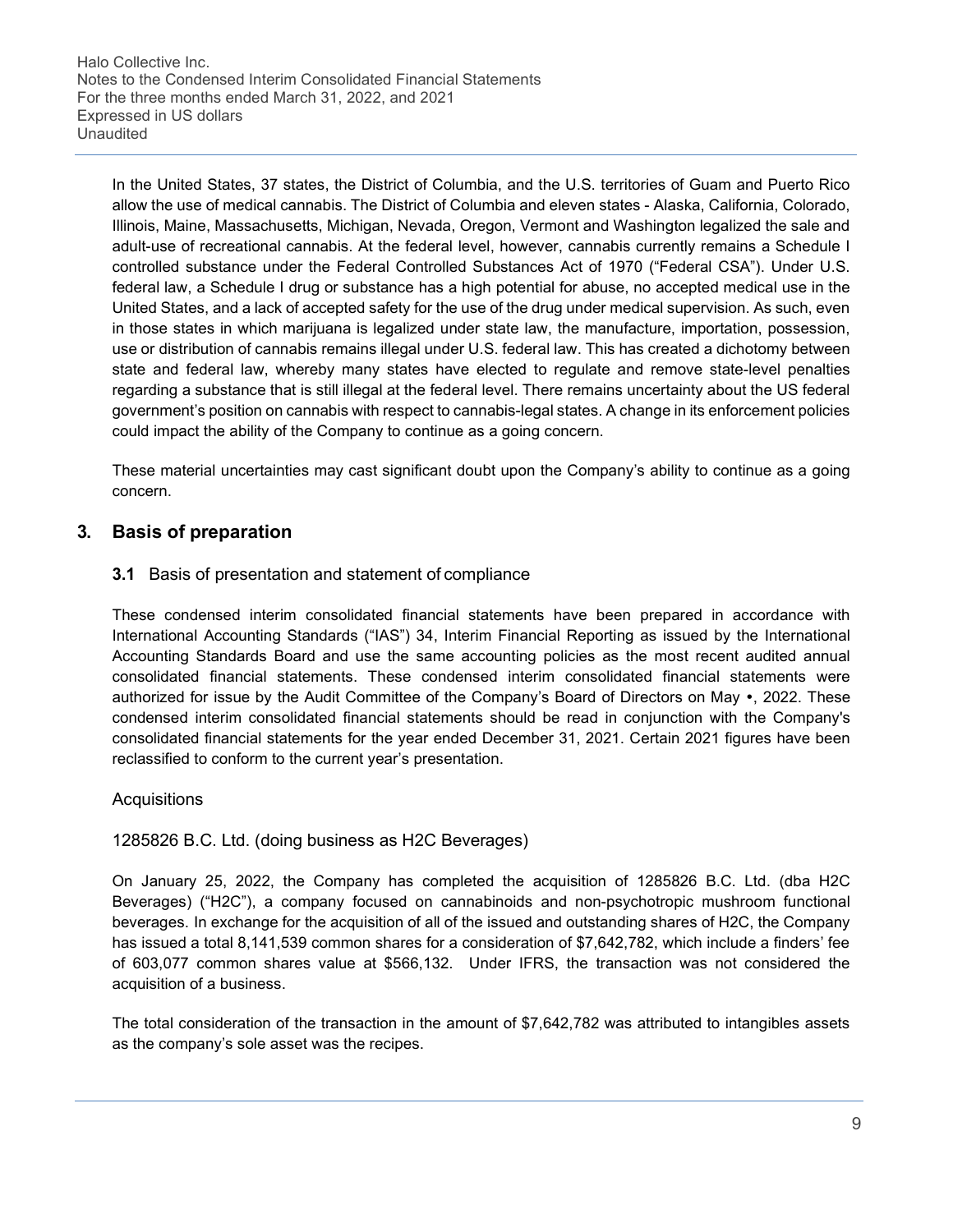| <b>Purchase price allocation</b> |   |           |
|----------------------------------|---|-----------|
| Intangible assets                |   | 7,642,782 |
| Net purchase price               | S | 7,642,782 |

As at March 31, 2022, the carrying value of intangible assets was \$7,642,782 (December 31, 2021: Nil). No amortization was recorded

## 4. Operating segments

Disclosure by Segment - three months ending March 31, 2021

|                                                                                 | US                            |    | Canada                                     |     | UK                                               | Lesotho                            |    | Total                     |
|---------------------------------------------------------------------------------|-------------------------------|----|--------------------------------------------|-----|--------------------------------------------------|------------------------------------|----|---------------------------|
| Revenue<br>Cost of Cannabis inventory sold                                      | \$<br>9,939,103<br>7,724,702  | S. | $\overline{\phantom{0}}$<br>$\blacksquare$ | \$  | \$<br>$\overline{\phantom{a}}$<br>$\blacksquare$ | $\overline{\phantom{0}}$<br>13,831 | s  | 9,939,103<br>7,738,533    |
| Gross profit excluding FV changes                                               | 2.214.401                     |    | $\blacksquare$                             |     | $\blacksquare$                                   | (13, 831)                          |    | 2,200,570                 |
| Realized and unrealized (gain) loss on biological assets<br>Gross profit (loss) | 411,905<br>1,802,496          |    | $\blacksquare$<br>$\overline{\phantom{0}}$ |     | $\blacksquare$<br>$\overline{\phantom{0}}$       | (167,111)<br>153.280               |    | 244,794<br>1,955,776      |
| Net loss                                                                        | (2,434,490)                   |    | (6,312,864)                                |     | (69,901)                                         | (250, 426)                         |    | (9,067,681)               |
| Total assets<br>Long-term financial liabilities                                 | \$<br>58,642,565<br>8,098,963 | S  | 66,343,112<br>8,983,025                    | -\$ | 5.456.219<br>$\overline{\phantom{0}}$            | 3,461,202<br>3,066,000             | 5. | 133,903,098<br>20,147,988 |

#### Disclosure by Segment - three months ending March 31, 2022

|                                                          | US                            | Canada                        | UK                                                         |   | Lesotho                  | Total                           |
|----------------------------------------------------------|-------------------------------|-------------------------------|------------------------------------------------------------|---|--------------------------|---------------------------------|
| Revenue                                                  | \$<br>6,924,542 \$            | 637,583 \$                    | -                                                          | S | $\overline{\phantom{0}}$ | \$<br>7,562,125                 |
| Cost of Cannabis inventory sold                          | 5,715,696                     | 432,560                       | $\overline{\phantom{a}}$                                   |   |                          | 6,148,256                       |
| Gross profit excluding FV changes                        | 1,208,846                     | 205,023                       | $\overline{\phantom{0}}$                                   |   |                          | 1,413,869                       |
| Realized and unrealized (gain) loss on biological assets | 166,753                       |                               | $\blacksquare$                                             |   |                          | 166,753                         |
| Gross profit (loss)                                      | 1.042.093                     | 205,023                       | $\blacksquare$                                             |   |                          | 1,247,116                       |
| Net loss                                                 | (2,540,844)                   | (11, 244, 144)                |                                                            |   |                          | (13, 784, 988)                  |
| Total assets<br>Long-term financial liabilities          | \$<br>58,252,303<br>5,997,354 | \$<br>59,485,526<br>7,072,528 | \$<br>$\overline{\phantom{0}}$<br>$\overline{\phantom{0}}$ |   | $\blacksquare$           | \$<br>117,737,829<br>13,069,882 |

The operating segments are known as operations by entities incorporated in the US, operations incorporated in Canada and corporate expenses in Canada, operations incorporated in the UK and operations incorporated in the Kingdom of Lesotho, net of inter-company eliminations. In determining the operating segments, management also considered operations in cultivation, manufacturing and distribution across the geographical locations, and monitors these segments separately throughout the year.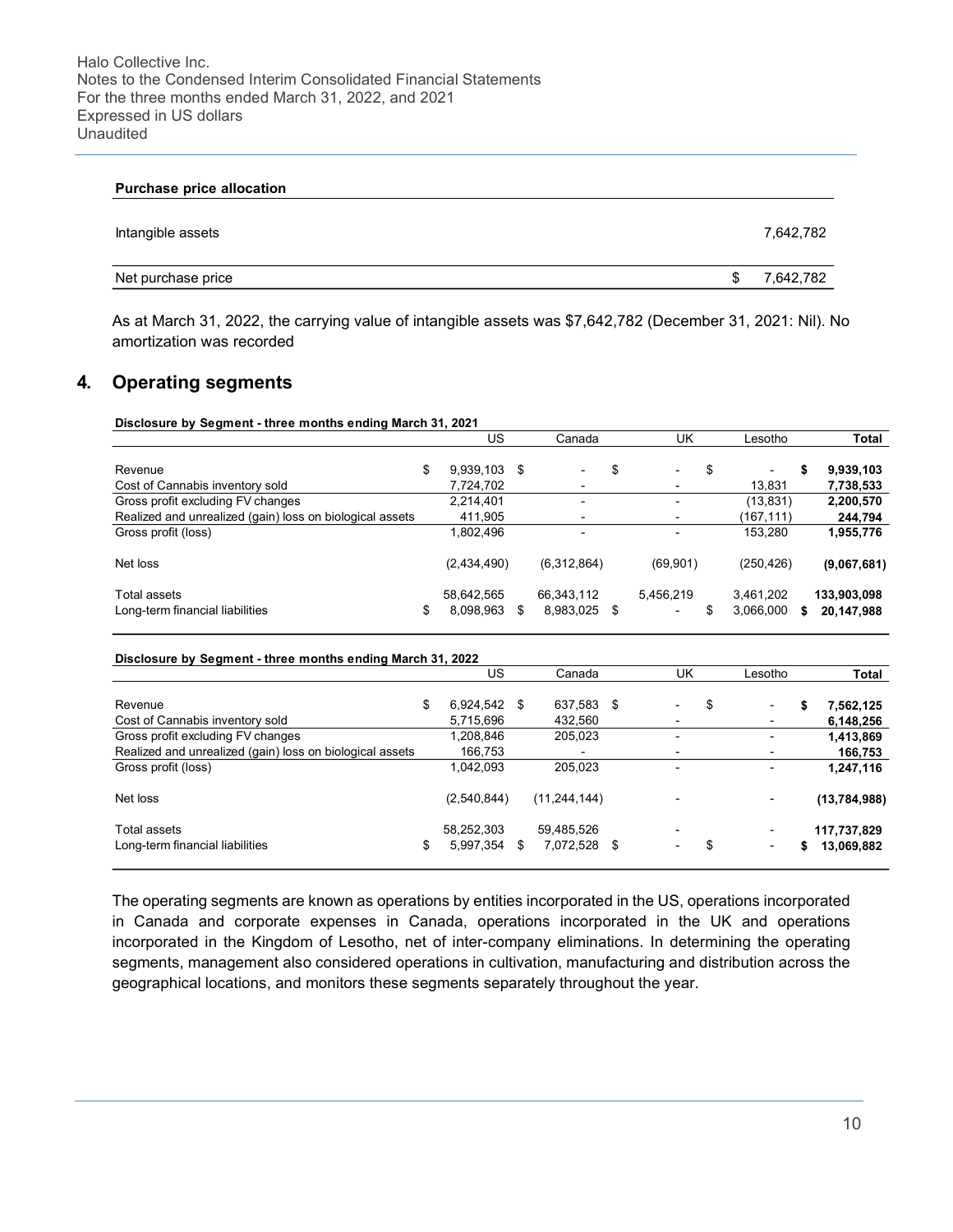## 5. Investments and deposits

#### Investments and deposits

| As at:                |   |            | March 31, 2022 December 31, 2021 |            |  |  |
|-----------------------|---|------------|----------------------------------|------------|--|--|
|                       |   |            |                                  |            |  |  |
| Long-term investments | S | 24,169,906 | \$                               | 18,595,132 |  |  |
| Deposits              |   | 740,000    |                                  | 680,000    |  |  |
| Total                 |   | 24,909,906 | \$                               | 19,275,132 |  |  |

### Williams Wonder Farms LLC

The Company has entered into an asset purchase agreement effective July 23, 2021, pursuant to which its wholly-owned subsidiary ANM, Inc. will acquire the William's Wonder Farms cannabis cultivation business in Oregon, including all trademarks, light dep flower, licenses issued by the Oregon Liquor Control Commission (the "OLCC") and subject to OLCC approvals, equipment, and related operating assets.

Upon closing of the transaction, ANM Williams Farms LLC will acquire the OLCC licenses and related operating assets from the two entities doing business as William's Farms: William's Wonder Farms LLC and Set Ventures LLC (the "William's Wonder entities"). The consideration payable by Halo for the acquisition of the assets from William's Wonder entities is \$3.8 million, of which \$2.8 million is payable in cash and \$1 million in exchange for 258,133 common shares of Halo. \$500,000 of the purchase price will be placed into escrow to serve as a source for any potential indemnification claims against the selling parties. The closing of the transaction is subject to the approval of the NEO Exchange Inc. and the OLCC, as well as the satisfaction of other customary closing conditions. The closing is expected to occur in Q2 2022.

As at March 31, 2022, the Company advanced an additional \$60,000 to William's Wonder entities as a which total \$740,000 (December 31, 2021: \$680,000).

#### Akanda Corp.

On November 4, 2021, the Company completed its previously announced share purchase transaction with Akanda Corp. ("Akanda"). Contemporaneously, with closing of the transaction, Halo and Akanda entered into an investor rights agreement that provides the Company with certain rights with respect to its Akanda Shares, relating to information rights, board observation rights and the right to nominate a director to the Akanda board of directors in certain circumstances. Halo has also agreed that the investor rights agreement will not provide Halo with any rights of first offer to participate in future equity offerings by Akanda as previously announced. As part of the closing of the Transaction, Akanda issued a secured convertible debenture to Halo in the principal amount of US\$6.6 million in exchange for setting off all outstanding indebtedness owed by Bophelo and Canmart to Halo.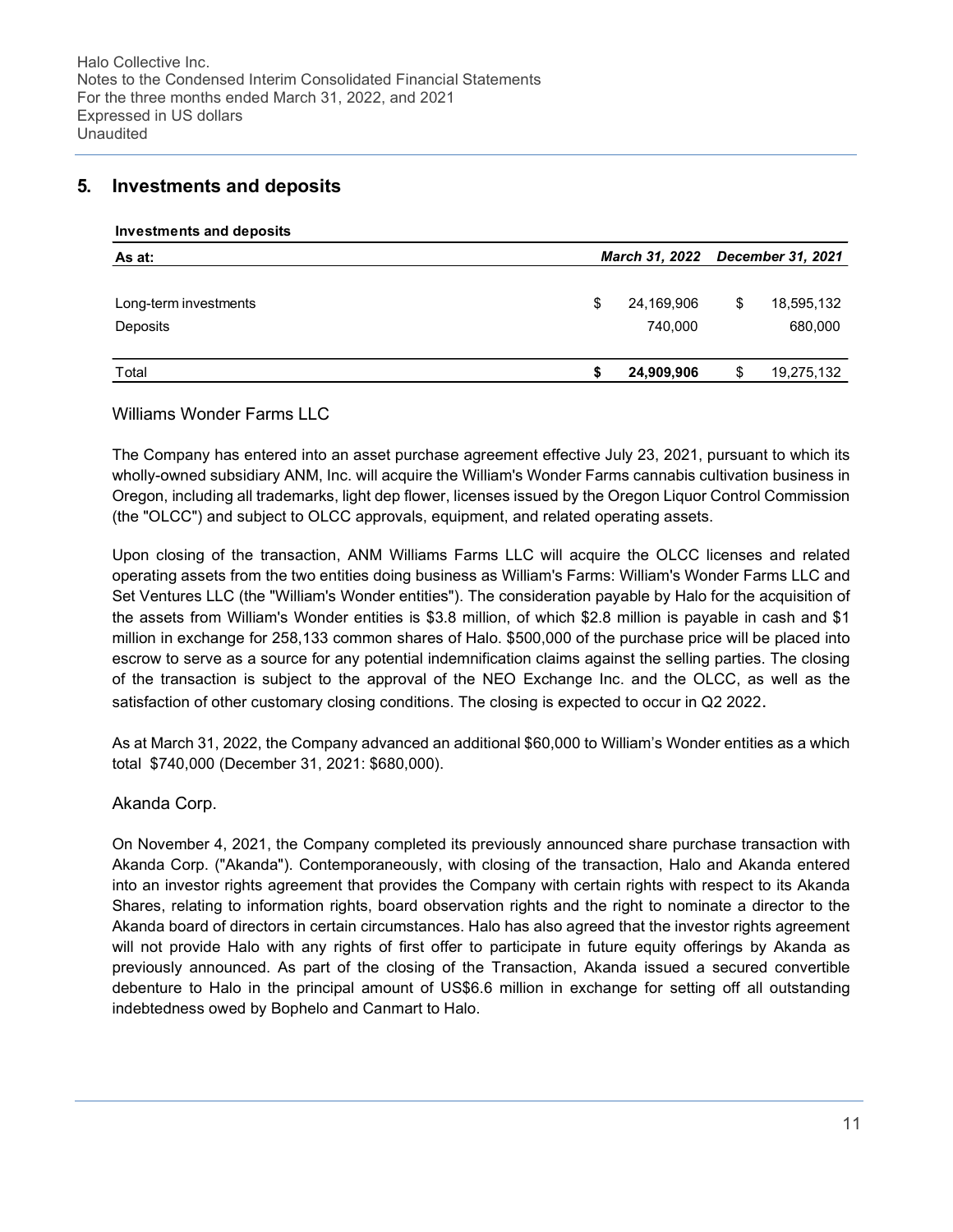The Company received 13,129,212 common shares of Akanda valued at \$13,129,212 on November 4, 2021 and sold 2,100,000 common shares for consideration of \$2,100,000 on November 12, 2021.

On March 14, 2022, an amount of \$6,559,294 was reclassified from notes receivable (Note 8) to long-term investment upon conversion of Akanda convertible debenture.

For the three months ended March 31, 2022, the Company has recorded a loss from investment in Akanda of \$976,939 (three months ended March 31, 2021: Nil).

On March 31, 2022, the fair market value of the company's investment in Akanda was \$90,640,799. The company is currently subject to a lock up of its shares post IPO that occurred on March 15, 2022. The company intends to sell a significant portion of its stake after lock up period expires.

As at March 31, 2022, a long-term investment of \$16,078,037 was recorded (December 31, 2021: \$10,495,682).

## 6. Accounts receivable

| <b>Accounts receivable</b> |                 |    |                          |
|----------------------------|-----------------|----|--------------------------|
| As at:                     | March 31, 2022  |    | <b>December 31, 2021</b> |
|                            |                 |    |                          |
| 1 - 30 days                | 1,474,795       | \$ | 1,958,728                |
| $30 - 60$ days             | 889,414         |    | 2,869,968                |
| 60 - 90 days               | 503,225         |    | 227,479                  |
| $> 90$ days                | 2,375,580       |    | 1,017,054                |
|                            |                 |    |                          |
| Total                      | 5,243,014<br>\$ | \$ | 6,073,229                |

Accounts receivable are measured at amortized cost net of allowance for uncollectible amounts. The Company determines its expected credit loss based on several factors, including the length of time an account is past due, the customer's previous loss history, and the ability of the customer to pay its obligation to the Company. The Company writes off receivables when they become uncollectible.

| <b>Accounts receivable</b>                                  |                                  |                         |    |                         |  |  |  |
|-------------------------------------------------------------|----------------------------------|-------------------------|----|-------------------------|--|--|--|
| As at:<br>Accounts receivable - trade<br>Bad debt provision | March 31, 2022 December 31, 2021 |                         |    |                         |  |  |  |
|                                                             | S                                | 5,753,390<br>(510, 376) | \$ | 6,484,206<br>(410, 977) |  |  |  |
| Total accounts receivable                                   |                                  | 5,243,014               | S  | 6,073,229               |  |  |  |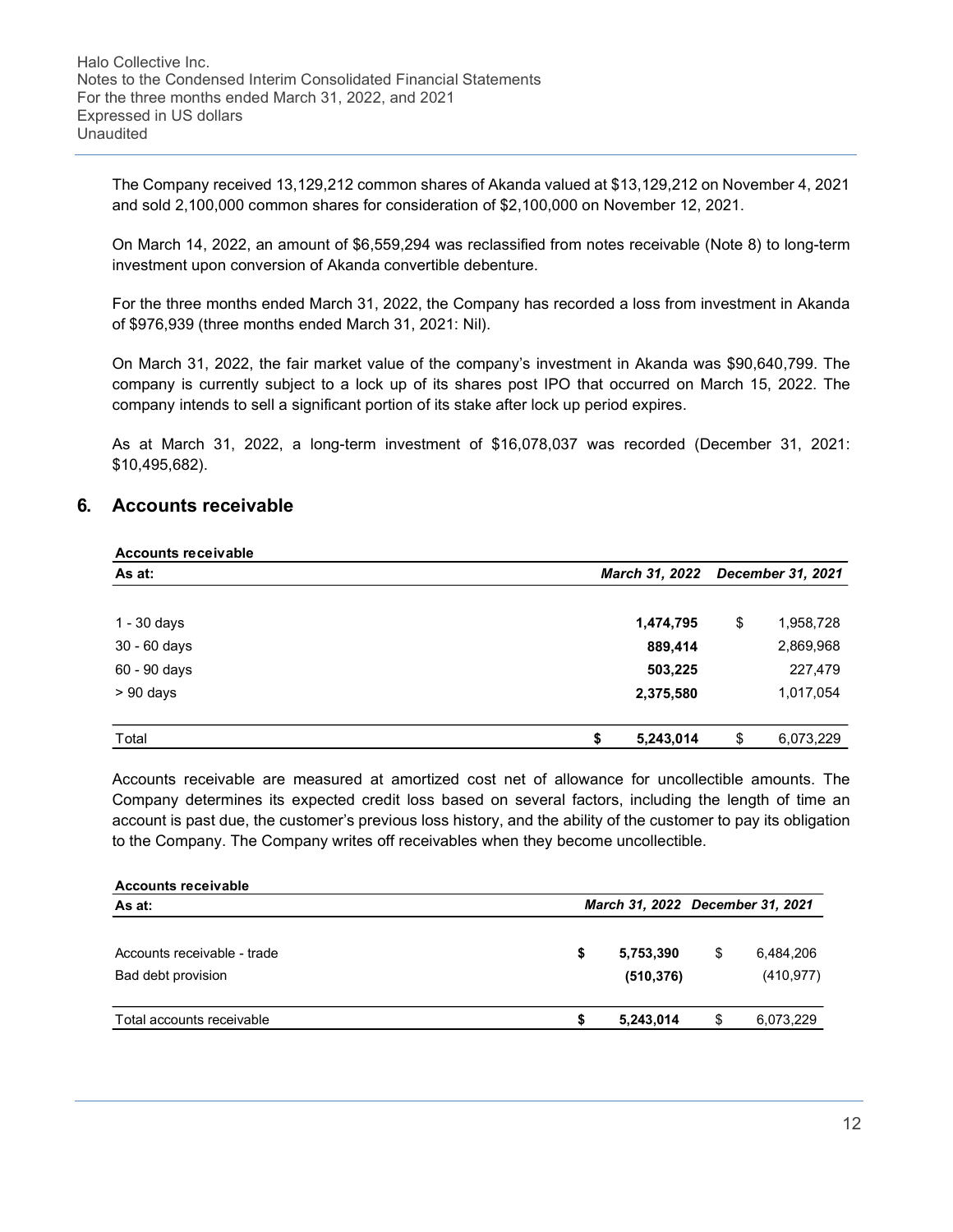Halo Collective Inc. Notes to the Condensed Interim Consolidated Financial Statements For the three months ended March 31, 2022, and 2021 Expressed in US dollars **Unaudited** 

Bad debt expense amounts are included in general and administration expenses. All the Company's trade and other receivables were reviewed for impairment based on expected credit losses. In the three months ended March 31, 2022, there were no impairments in accounts receivable over 90 days (three months ended March 31, 2021: Nil).

## 7. Inventory

The Company maintains three classes of inventory: raw materials, work in process ("WIP") and finished goods. Raw materials consist of cannabis "trim" and various packaging and incidental items. WIP consists primarily of inventory in the process of being converted from trim to oil or live resin. Finished goods inventory includes cannabis oil in cartridges, bulk live resin, edibles, batteries for vaporizer pen cartridges, and packages of solidified cannabis oil ("shatter").

| Inventory by class |                       |                          |
|--------------------|-----------------------|--------------------------|
| As at:             | <b>March 31, 2022</b> | <b>December 31, 2021</b> |
|                    |                       |                          |
| Raw materials      | \$<br>5,779,864       | \$<br>2,915,613          |
| Work in progress   | 2,087,439             | 2,809,852                |
| Finished goods     | 10,172,203            | 11,094,967               |
| Total              | 18,039,506            | \$<br>16,820,432         |

In the three months ended March 31, 2022, the amount included in the cost of goods sold was \$3,734,969 (three months ended March 31, 2021: \$5,582,106). In the three months ended March 31, 2022, there were no inventory impairments charged to the cost of goods sold (three months ended March 31, 2021: Nil).

In the three months ended March 31, 2022, depreciation of \$377,531 was recognized as cost of goods sold (three months ended March 31, 2021: \$287,441) and \$292,768 was recognized as operating expenses in relation to leased assets (three months ended March 31, 2021: \$208,989).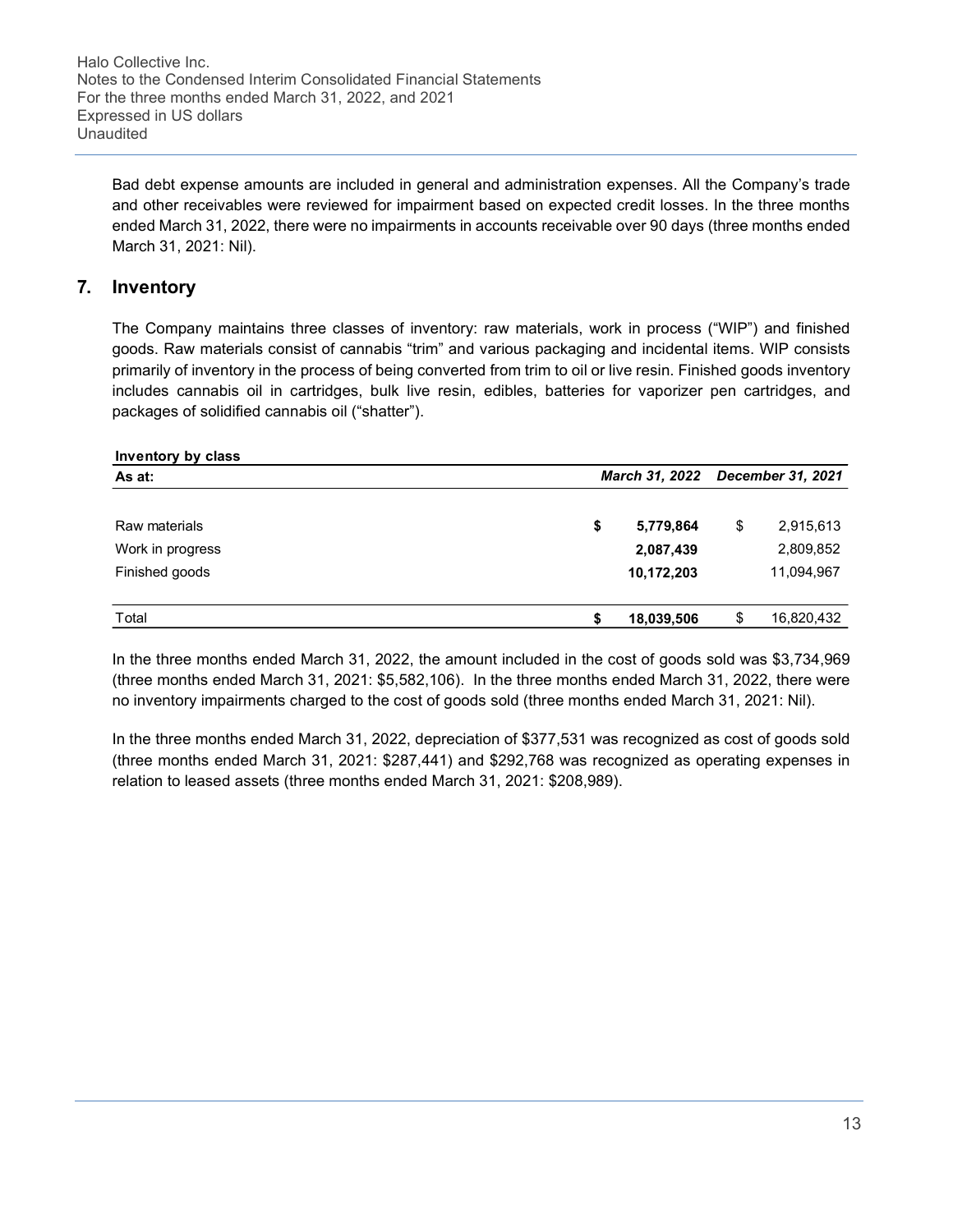# 8. Notes receivable

#### Notes receivable

| As at:                                                                                      | March 31, 2022 |             | December 31, 2021 |  |  |
|---------------------------------------------------------------------------------------------|----------------|-------------|-------------------|--|--|
|                                                                                             |                |             |                   |  |  |
| Due from Akanda; note receivable                                                            | \$             | 193,897     | \$<br>6,705,767   |  |  |
| Due from executives; due on receipt and no interest bearing                                 |                | 135,717     | 306,890           |  |  |
| Due from suppliers; 5 year term at 2.5% annual interest                                     |                | 1,478,979   | 1,144,122         |  |  |
| Due from Bar X Farms, LLC; unsecured 8% annual interest matures on<br>December 31, 2023     |                | 1,262,946   | 1,243,016         |  |  |
| Due from Lake County Nations Health LLC; 15% annual interest,<br>matures on October 1, 2022 |                | 1,542,362   | 649,117           |  |  |
| Due from Williams Wonder pending closing of acquisition                                     |                | 370,771     | 430,771           |  |  |
| Due from Pistil Point Distribution pending closing of acquisition                           |                | 665,207     | 398,997           |  |  |
| Secured credit line; promissory note at 2% annual interest, matures on<br>January 13, 2023  |                | 57,498      | 57,498            |  |  |
| Sub-total                                                                                   |                | 5,707,377   | 10,936,178        |  |  |
| Less current portion                                                                        |                | (2,767,665) | (7, 775, 433)     |  |  |
| Total                                                                                       | \$             | 2,939,712   | \$<br>3,160,745   |  |  |

Notes receivable as at March 31, 2022, were \$5,707,377 (December 31, 2021: \$10,936,178). They include:

- Note receivable from Akanda including \$193,897 note receivable with no specific payment terms (December 31, 2021: \$146,473). An amount of \$6,559,294 Secured Debenture with terms specified below (December 31, 2021: \$6,559,294) was classified as long-term investment (Note 5) on March 14, 2022;
- \$135,717 due from executives of the Company or entities controlled by executives of the Company with varied terms from due on receipt bears no interest to 5 year term with 2.5% annual interest (December 31, 2021: \$306,890);
- an amount of \$1,478,979 due from suppliers with 5 year term and bears 2.5% annual interest (December 31, 2021: \$1,144,122);
- \$1,262,946 due from Bar X Farms, LLC with 8% annual interest and matures on December 31, 2023 (December 31, 2021: \$1,243,016);
- \$1,542,362 due from Lake County National Health LLC non-recourse promissory note that bears 15% annual interest matures on October 1, 2022 (December 31, 2021: \$649,117);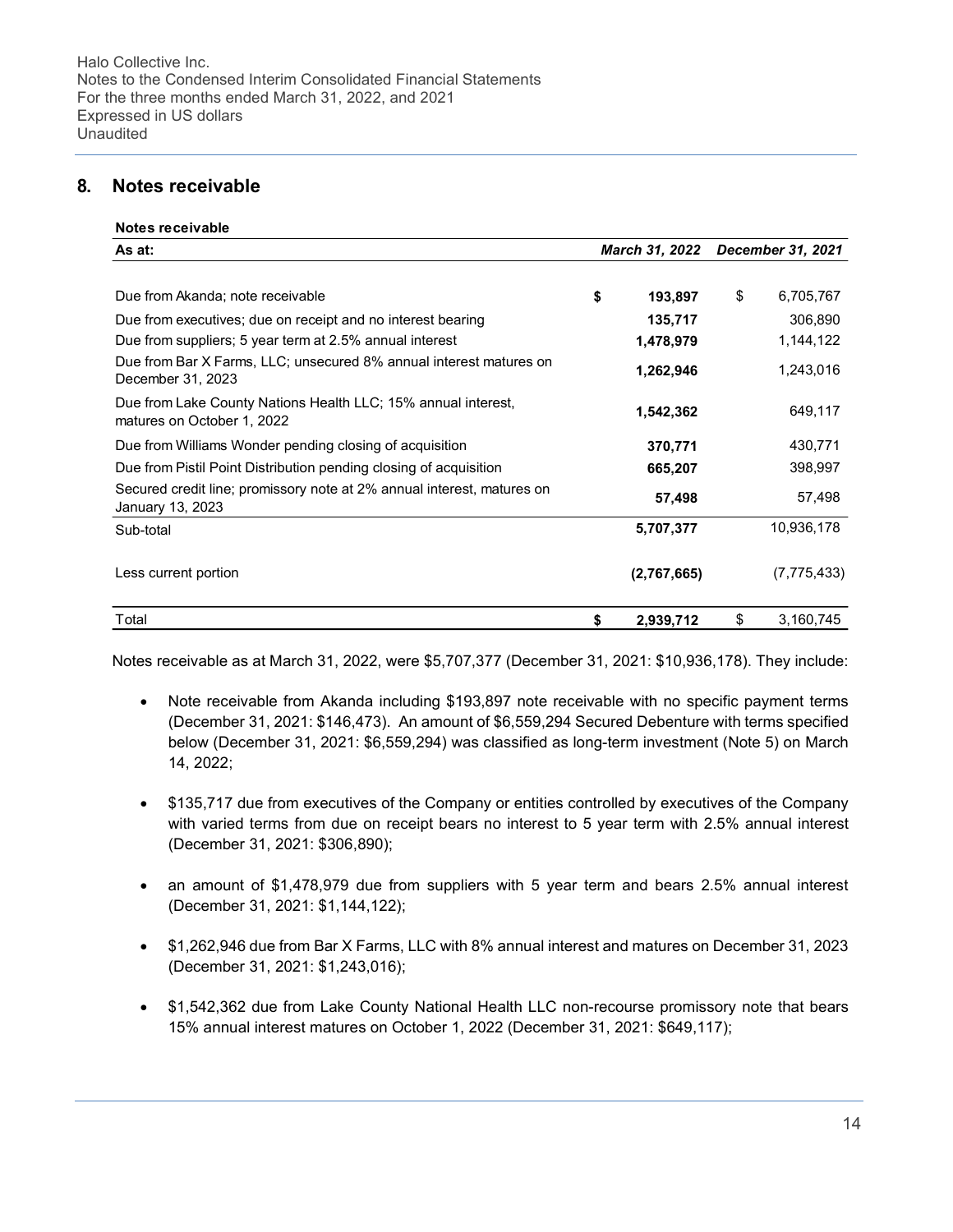- \$370,771 from the Williams Wonder acquisition pending closure (December 31, 2021: \$430,771);
- \$665,207 from the Pistil Point acquisition pending closure (December 31, 2021: \$398,997); and
- \$57,498 from secured line of credit promissory note that bears 2% annual interest and matures on January 13, 2023 (December 31, 2021: \$57,498).

The \$6,559,294 Secured Debenture issued by Akanda Corp. bears an interest rate of 1% annually, which amount may be paid in the form of Akanda Shares at the applicable conversion price upon a conversion of the debenture. The debenture matures on November 2, 2022 and is secured by all of Akanda's assets. The debenture will be automatically converted into Akanda shares upon certain liquidity events (each, a "triggering event") occurring within six months from the date of the debenture, including an initial public offering of Akanda shares on a stock exchange, an amalgamation, arrangement, merger, reverse takeover, reorganization, or other similar transaction of Akanda with or into any other person, or a sale or conveyance of all or substantially all of the property and assets of Akanda. On March 14, 2022, Akanda's convertible debenture was converted.

# 9. Deposits and prepaid expenses

#### Deposits and prepaid expenses

| As at:                     | March 31, 2022 December 31, 2021 |           |     |           |  |  |
|----------------------------|----------------------------------|-----------|-----|-----------|--|--|
| Prepaid expenses and other | S.                               | 7.951.790 | - S | 3,208,452 |  |  |

Included in prepaid expenses are advance to various vendors and other prepaids and deposits. As at March 31, 2022, the commitment fee paid in relations to the loan agreement and subscription agreement with Global Tech Opportunities 6 was \$2,378,539.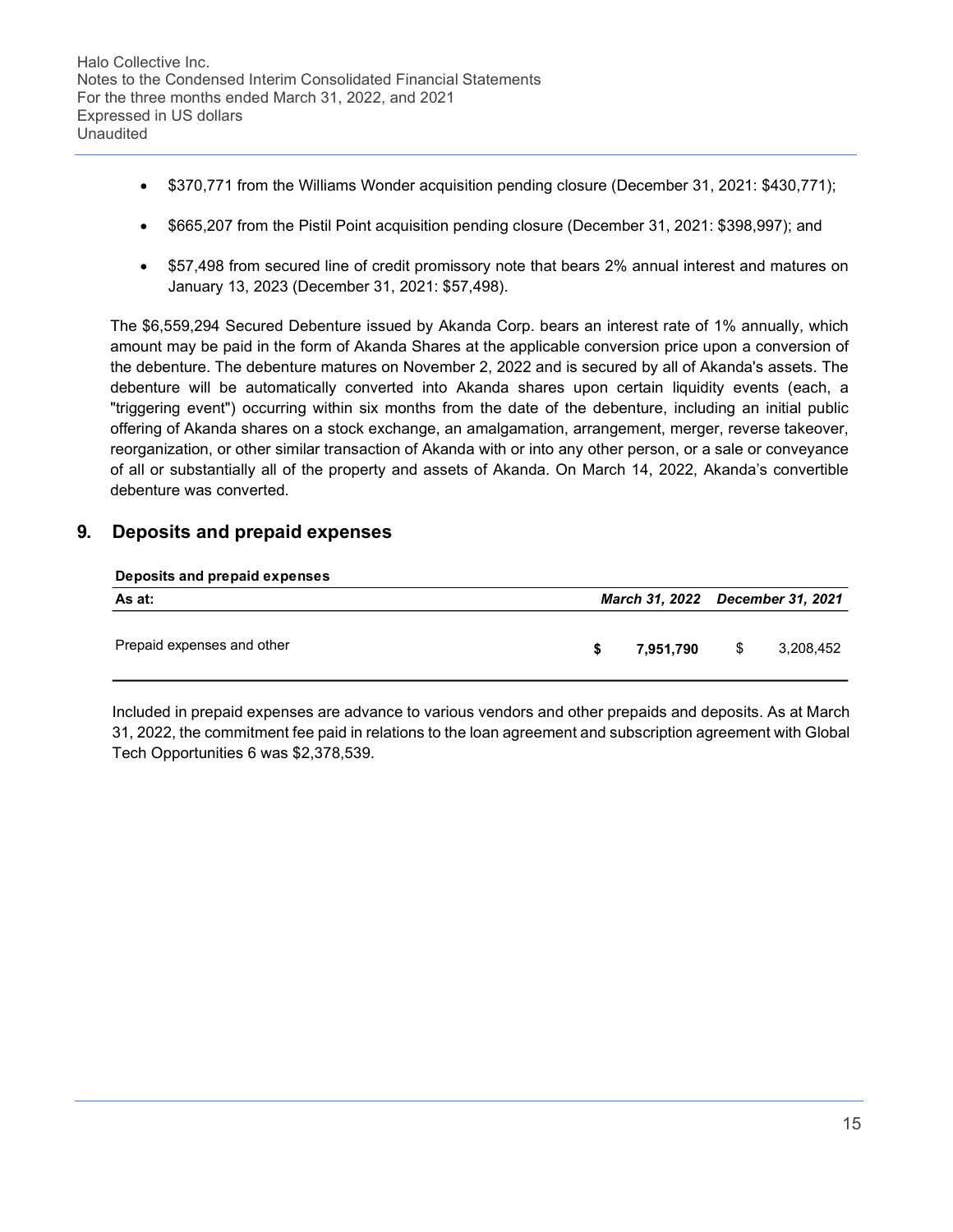# 10. Related party relationships, transactions and balances

Key employees include the Company's directors, senior officers and any employees with authority and responsibility for planning, directing and controlling the activities of the entity, directly or indirectly.

| <b>Compensation key executives</b>                                          |   |                    |                          |
|-----------------------------------------------------------------------------|---|--------------------|--------------------------|
| Year ended                                                                  |   | March 31, 2022     | <b>March 31, 2021</b>    |
| Salaries, commissions, bonuses, consulting fees<br>Share-based compensation | S | 722.861<br>456,711 | \$<br>398,475<br>307,401 |
| Total                                                                       |   | 1,179,572          | \$<br>705,876            |

The table above lists all share-based compensation received by key executives, which includes shares issued in lieu of salary that are recorded as salaries in the Condensed Interim Consolidated Statement of Loss and Comprehensive Loss. Options and warrants were granted on June 21, 2021 to staff, directors and consultants. Options and warrants granted to employees and directors vest over a period of 2 - 4 years. Share-based compensation is recognized on a graded vesting basis and is expensed and included in operations.

In the three months ended March 31, 2022, remuneration to executives was \$722,861 (three months ended March 31, 2021: \$398,475). Share-based compensation was \$456,711 (three months ended March 31, 2021: \$307,401).

| <b>Related parties</b>                                          |                                  |               |
|-----------------------------------------------------------------|----------------------------------|---------------|
| As at:                                                          | March 31, 2022 December 31, 2021 |               |
|                                                                 |                                  |               |
| Due from directors, officers and other related parties          | 135.717                          | \$<br>306,890 |
| Due to directors, officers and other related parties            | 4.894                            | 30,181        |
| Accounts payable and accrued liabilities due to related parties | 22,000                           |               |
|                                                                 |                                  |               |

As at March 31, 2022, due from shareholders and related parties is \$135,717 (December 31, 2021: \$306,890) in relation to notes receivable from executives of the Company (Note 11). As at March 31, 2022, due to shareholders and related parties was \$4,894 (December 31, 2021: \$30,181). This was related to accrued salaries and loans to certain board members and executives of the Company as well as business expenses incurred by related parties.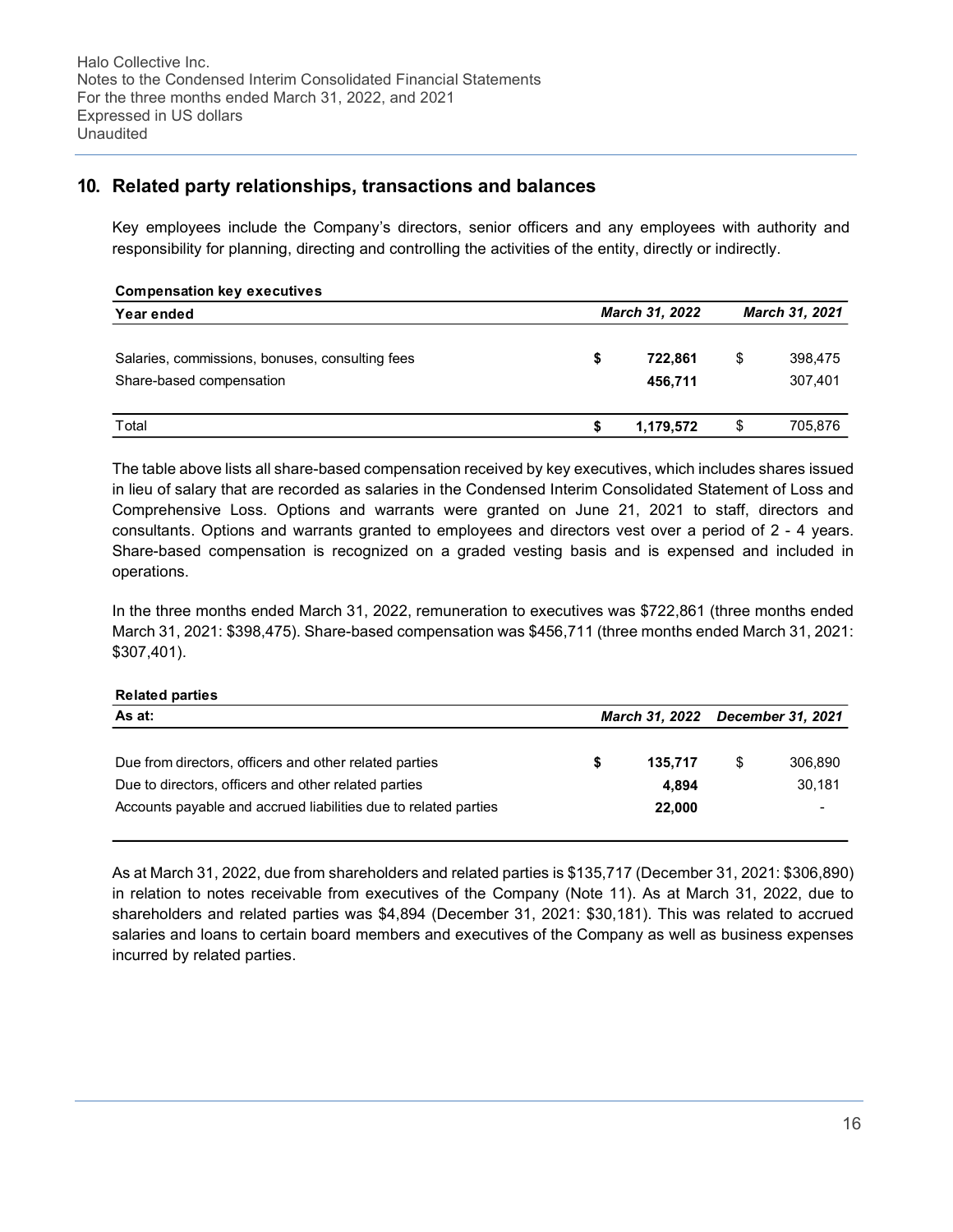## 11. Convertible debentures

#### 2019 Convertible debenture

On March 29, 2019, the Company filed a short form prospectus in connection with a best effort offering of convertible debenture units of the Company at a price of C\$1,000 per initial unit for gross proceeds of \$15,842,620 (C\$21,163,000). On Feb 15, 2022, the Debenture holders passed an extraordinary resolution to amend the certificates between the Company and each of the Debenture holders, which will amend the Convertible Debentures to: (i) extend the maturity date of the Convertible Debentures from April 4, 2022 to December 31, 2024; (ii) reduce the interest rate of the Convertible Debentures from 8% to 0.0%; (iii) amend the conversion terms of the Convertible Debentures to make such debentures convertible into units (each, a "Unit"); (iv) lower the conversion price of the Convertible Debentures to C\$1.03 per Unit from C\$65 per debenture; and (v) provide the Company with a right to accelerate the conversion of the Convertible Debentures.

Each Unit is comprised of one common share of Halo and one half of one Common Share purchase warrant (each whole warrant, a "Warrant"). Each Warrant is exercisable to purchase one Common Share at an exercise price of C\$2.35 per Common Share, subject to adjustment, until February 15, 2024.

| Balance December 31, 2021                                                                                                                                        | \$<br>9,661,212                                                         |
|------------------------------------------------------------------------------------------------------------------------------------------------------------------|-------------------------------------------------------------------------|
| Adjustments<br>Liability portion of conversions in the period<br>Interest paid<br>Accretion of loan discount<br>Accrued interest<br>Foreign exchange gain (loss) | (3,272,581)<br>(1,435,399)<br>(83, 464)<br>189,597<br>84,573<br>142,121 |
| Balance March 31, 2022                                                                                                                                           | \$<br>5,286,059                                                         |

On April 4, 2019, the Company issued 21,163 debentures for total gross proceeds of \$15,842,620 (C\$21,163,000).

As at March 31, 2022, the amount of convertible debenture outstanding was \$5,286,059 (December 31, 2021: \$9,661,212). As at March 31, 2022, a total of 11,272 debentures were converted into 2,810,107 common shares of the Company and 9,889 debentures are in issue. Pursuant to the prospectus agreement, the Company is required to hold in escrow, funds sufficient to cover interest payment to maturity of the convertible debenture on April 4, 2022. As at March 31, 2022, \$84,573 (December 31, 2021: \$126,947), was recorded as restricted cash on the Condensed Interim Consolidated Statement of Financial Position, and sufficient to cover interest payments to maturity of the convertible debenture.

#### Continuity 2019 convertible debenture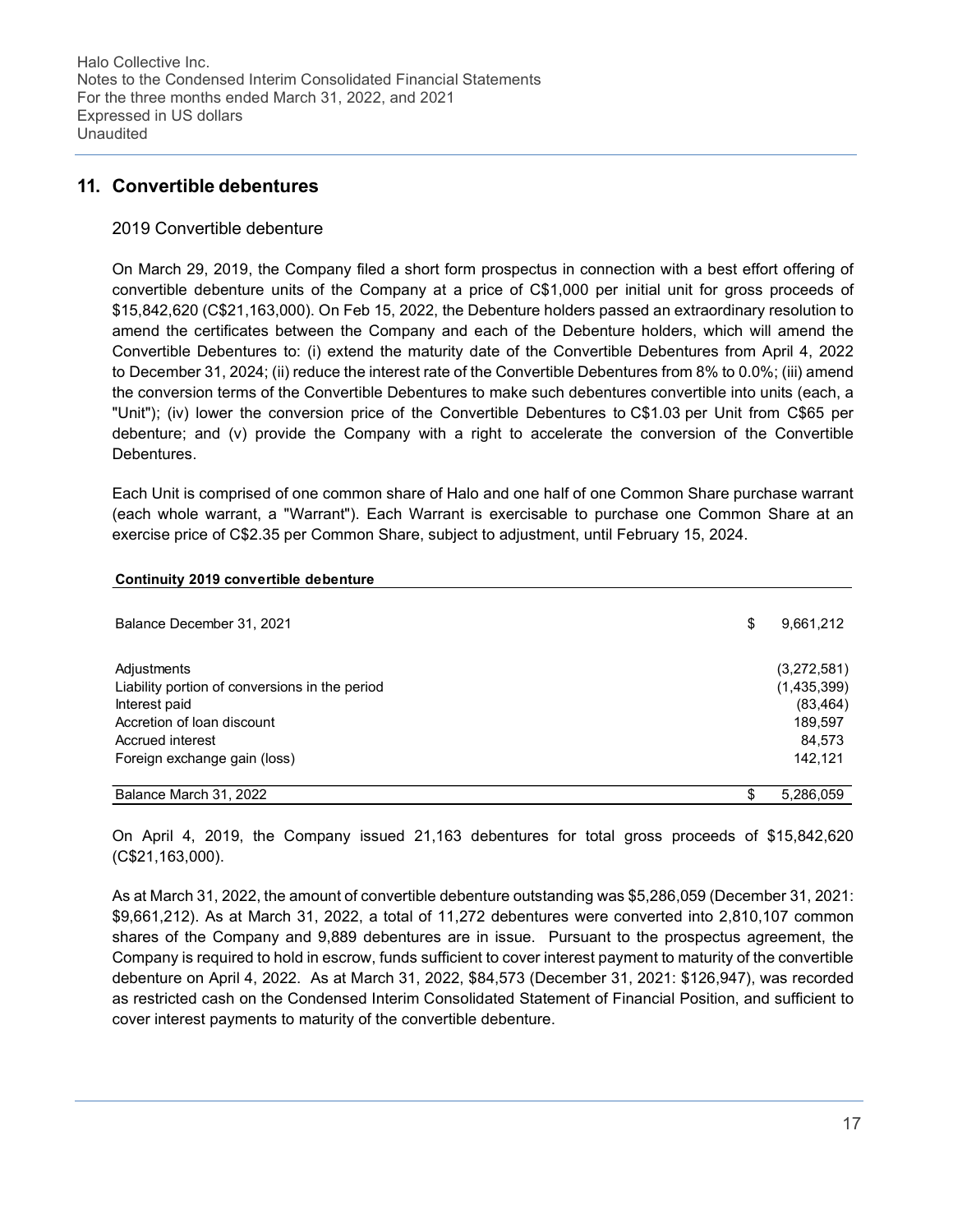#### 2021 Convertible promissory note

On July 14, 2021, in connection with the closing of the asset purchase agreement with High Tide Inc., the Company issued a convertible promissory note to the former owner of High Tide Inc. in the principal amount of \$1,438,274 (C\$1,800,000) with a conversion rate of \$12.78 (C\$16.00) per Halo Share.

As at March 31, 2022, the amount of the 2021 convertible promissory note outstanding was \$1,351,957 (December 31, 2021: \$1,286,625).

|  |  | Continuity 2021 convertible note |  |
|--|--|----------------------------------|--|
|--|--|----------------------------------|--|

| Balance December 31, 2021    | \$<br>1,286,625 |
|------------------------------|-----------------|
| Accretion of loan discount   | 24,655          |
| Accrued interest             | 21,607          |
| Foreign exchange gain (loss) | 19,070          |
| Balance March 31, 2022       | \$<br>1,351,957 |

#### 2022 Unsecured Convertible Debenture

During the period ended on March 31, 2022, the Company has entered into a loan agreement and subscription agreement with Global Tech Opportunities 6.

On January 13, 2022, the Company issued a total of \$2,495,296 (C\$3,118,122) convertible debenture to settle \$1,915,876 of the first advance made by Global Tech Opportunities 6 and \$520,166 of commitment fee associated with the loan agreement and the subscription agreement, which will be amortized over the commitment period of 18 months. The convertible debenture bears no interest and matures on January 12, 2024 with conversion price of the lower of: (a) C\$1.25; and (ii) the closing price of the Common Shares on the NEO on the date immediately preceding the date on which a Conversion Notice is delivered to the Corporation (or, in the event of the automatic conversion of the Outstanding Principal upon the maturity of this Convertible Debenture, the Maturity Date); On March 8, 2022, the convertible debenture issued in connection with repayment of the advance was fully converted to 3,147,045 common shares at an average conversion price of C\$0.99.

On March 8, 2022, the Company issued \$4,001,280 (C\$5,000,000) convertible debenture for gross receipt of \$1,772,053 and commitment fee payment of \$2,000,640. The commitment fee will be amortized over the commitment period of 36 months. The convertible debenture bears no interest and matures on March 7, 2024 with conversion price of the lower of: (a) C\$1.00; and (ii) the closing price of the Common Shares on the NEO on the date immediately preceding the date on which a Conversion Notice is delivered to the Corporation (or, in the event of the automatic conversion of the Outstanding Principal upon the maturity of this Convertible Debenture, the Maturity Date); On March 31, 2022, the convertible debenture issued was fully converted to 12,151,025 common shares at an average conversion price of C\$0.41.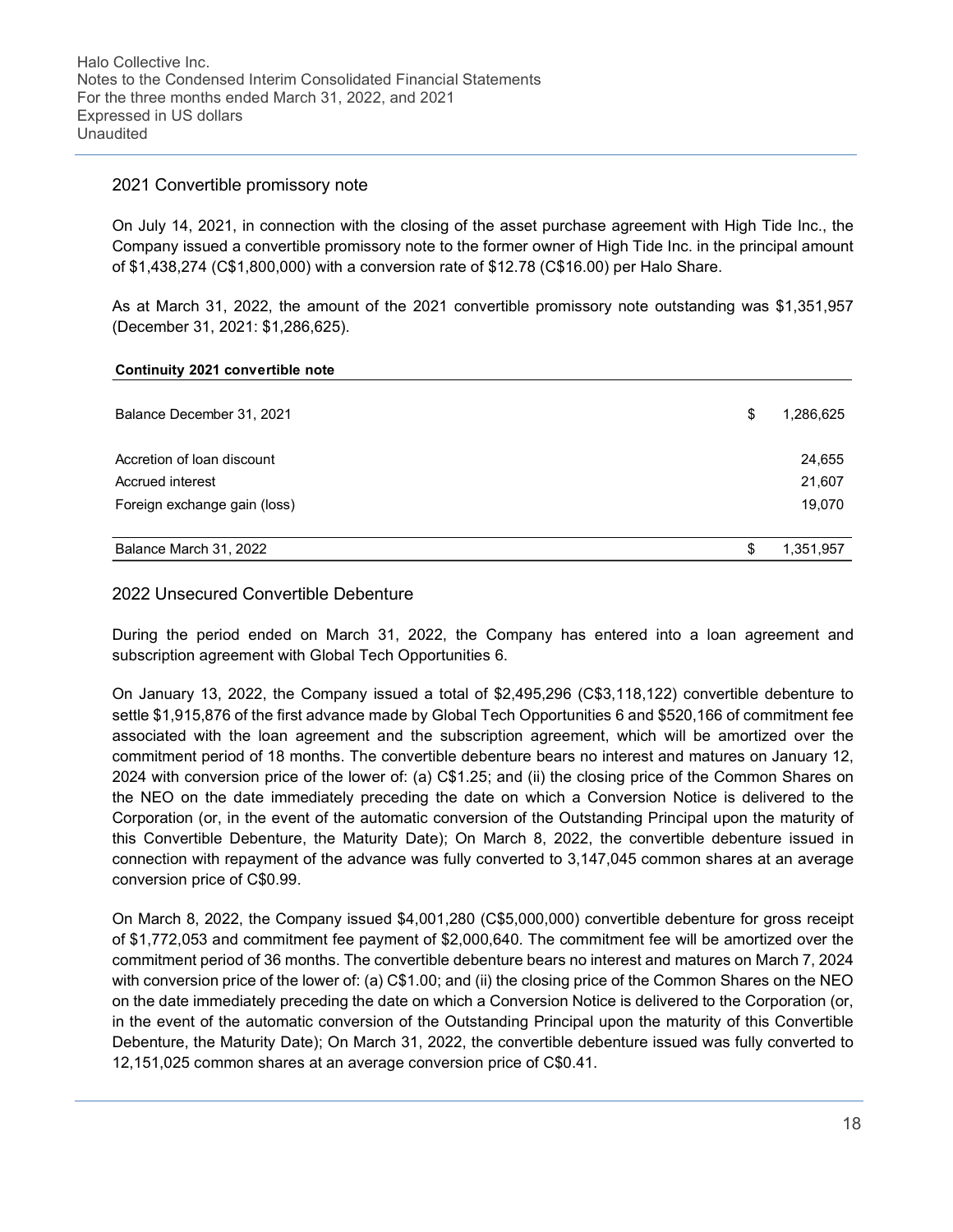# 12. Share capital

#### 12.1 Share capital

#### Authorized shares

The authorized number of common shares is unlimited without par value.

Effective October 8, 2021, the Company has consolidated its common shares on the basis of one postconsolidation common share for every 100 pre-consolidation common shares. All share figures and references are retrospectively adjusted.

Shares issued in the three months ended March 31, 2022

- On January 21, 2022, 8,141,539 shares were issued, valued at \$7,642,782 relating to the 1285826 B.C. Ltd. Dba H2C Beverages acquisition, including finder fees consists of 603,077 shares valued at \$566,132 were issued relating to this transaction (Note 14);
- During the three months ended March 31, 2022, a total of 17,977,194 common shares, valued at \$8,235,507, were issued on conversion of debentures;
- During the three months ended March 31, 2022, a total of 11,918,799 common shares, valued at \$4,292,441, were issued on conversion of promissory notes; and
- During the three months ended March 31, 2022, 5,439,096 common shares were issued, valued at \$3,858,729 to certain independent consultants, related parties and suppliers of the Company, in lieu of cash consideration accrued;

Costs in relation to share issuances are classified as share issuance costs in the Condensed Interim Consolidated Statement of Change in Shareholders' Equity. In the three months ended March 31, 2022, share issuance costs included in the Condensed Interim Consolidated Statement of Change in Shareholders' Equity were \$Nil (three months ended March 31, 2021: \$1,343,269).

As at March 31, 2022, the Company had 497,309 common shares in escrow (December 31, 2021: 497,309).

Shares issued in the three months ended March 31, 2021

- On March 2, 2021, 473,808 shares were issued, valued at \$5,628,953 as pre-closing deposits for the acquisitions of SDF11 LLC and ZXC11 LLC (Note 6);
- On March 2, 2021, 2,373,007 shares were issued, valued at \$28,191,909 for the acquisitions of Black and Crimson LLC and POI11 LLC (Note 14);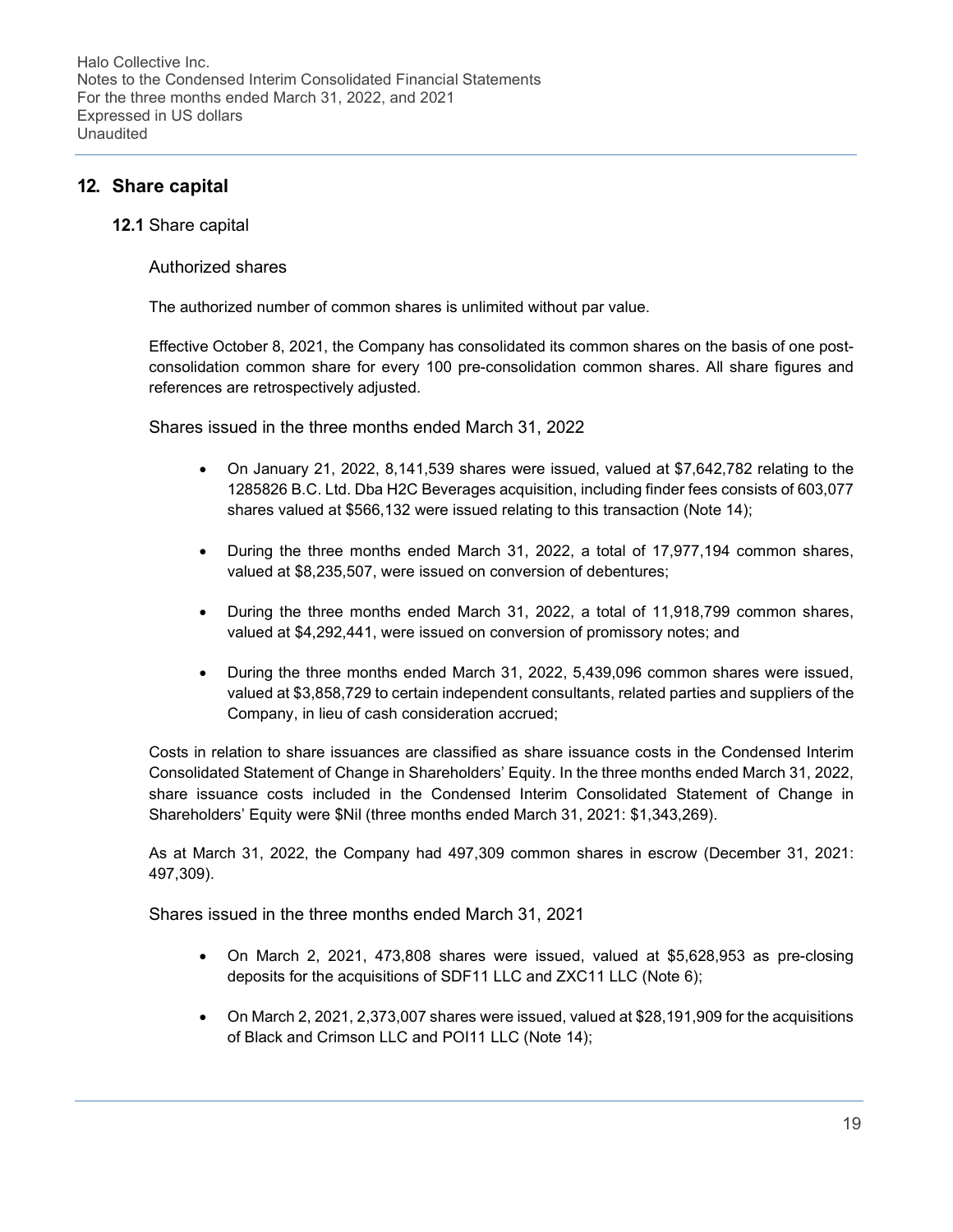- On March 2, 2021, 177,976 shares were issued, valued at \$2,114,393 as finders' fee for the acquisitions of Black and Crimson LLC and POI11 LLC (Note 14);
- On March 9, 2021, 462 shares were issued, valued at \$23,684 on conversion of a convertible debenture;
- During the three months ended March 31, 2021, a total of 1,679,564 common shares, valued at \$16,320,917 were issued, in relation to overnight marketed and ATM public offerings;
- During the three months ended March 31, 2021, 125,000 shares were issued, valued at \$1,183,319 in relation to the conversion of the second amended and restated convertible credit facility; and
- During the three months ended March 31, 2021, a total of 10,010 common shares were issued, on exercise of options and warrants for cash proceeds of \$98,439.

#### 12.2 Share purchase warrants

The following table summarizes information regarding warrants by term, the number of warrants granted and exercise price for the three months ended March 31, 2022.

| Warrants issued and vested |                    |                                 |           |                |                         |                          |                   |  |  |
|----------------------------|--------------------|---------------------------------|-----------|----------------|-------------------------|--------------------------|-------------------|--|--|
|                            |                    | March 31, 2022                  |           |                |                         |                          | December 31, 2021 |  |  |
|                            |                    | Number of                       | Number of | Exercise price | Number of               | Number of                | Exercise price    |  |  |
| Grant date                 | Expiry date        | warrants issued warrants vested |           |                | (CAD\$) warrants issued | warrants vested          | (CAD\$)           |  |  |
|                            |                    |                                 |           |                |                         |                          |                   |  |  |
| October 11, 2017           | October 10, 2027   | 7.125                           | 7.125     | \$72.11        | 7.125                   | 7.125                    | \$72.11           |  |  |
| May 13, 2018               | May 14, 2023       | 1,347                           | 1,347     | \$77.00        | 1.347                   | 1,347                    | \$77.00           |  |  |
| September 28, 2018         | September 30, 2023 | 3,000                           | 3,000     | \$40.00        | 3,000                   | 3,000                    | \$40.00           |  |  |
| September 28, 2018         | September 27, 2024 | 6,250                           | 6,250     | \$40.00        | 6,250                   | 6,250                    | \$40.00           |  |  |
| September 8, 2020          | September 8, 2022  | 15,000                          | 15,000    | \$13.50        | 15,000                  | 15,000                   | \$13.50           |  |  |
| February 2, 2021           | August 2, 2023     | 904,107                         | 904,107   | \$12.50        | 904,107                 | 904,107                  | \$12.50           |  |  |
| February 11, 2021          | August 11, 2023    | 108,301                         | 108.301   | \$12.50        | 108,301                 | 108.301                  | \$12.50           |  |  |
| February 19, 2021          | February 9, 2024   | 657,144                         | 657,144   | \$22.50        | 657,144                 | 657,144                  | \$22.50           |  |  |
| April 7, 2021              | April 7, 2022      | 100,000                         | 100,000   | \$11.00        | 100,000                 | 100,000                  | \$11.00           |  |  |
| May 12, 2017               | May 11, 2027       | 62,437                          | 62.437    | \$72.11        | 62,437                  | 62,437                   | \$72.11           |  |  |
| January 6, 2022            | January 6, 2027    | 875,000                         | 875.000   | \$1.60         |                         | $\overline{\phantom{a}}$ |                   |  |  |
| February 23, 2022          | February 15, 2024  | 1,159,950                       | 1,159,950 | \$2.35         |                         |                          |                   |  |  |
| February 24, 2022          | February 16, 2024  | 9.708                           | 9.708     | \$2.35         |                         |                          |                   |  |  |
| February 28, 2022          | February 17, 2024  | 33,494                          | 33,494    | \$2.35         |                         |                          |                   |  |  |
| March 8, 2022              | February 18, 2024  | 46,116                          | 46,116    | \$2.35         |                         |                          |                   |  |  |
| March 28, 2022             | February 19, 2024  | 80,097                          | 80,097    | \$2.35         |                         |                          |                   |  |  |
| March 31, 2022             | February 19, 2024  | 10,194                          | 10,194    | \$2.35         |                         |                          |                   |  |  |
|                            |                    | 4,079,270                       | 4,079,270 | \$<br>9.62     | 1,864,711               | 1,864,711                | \$<br>18.61       |  |  |

### The Company recognized \$740,983 share-based payments for services for the three months ended March 31, 2022 (three months ended March 31, 2021: Nil).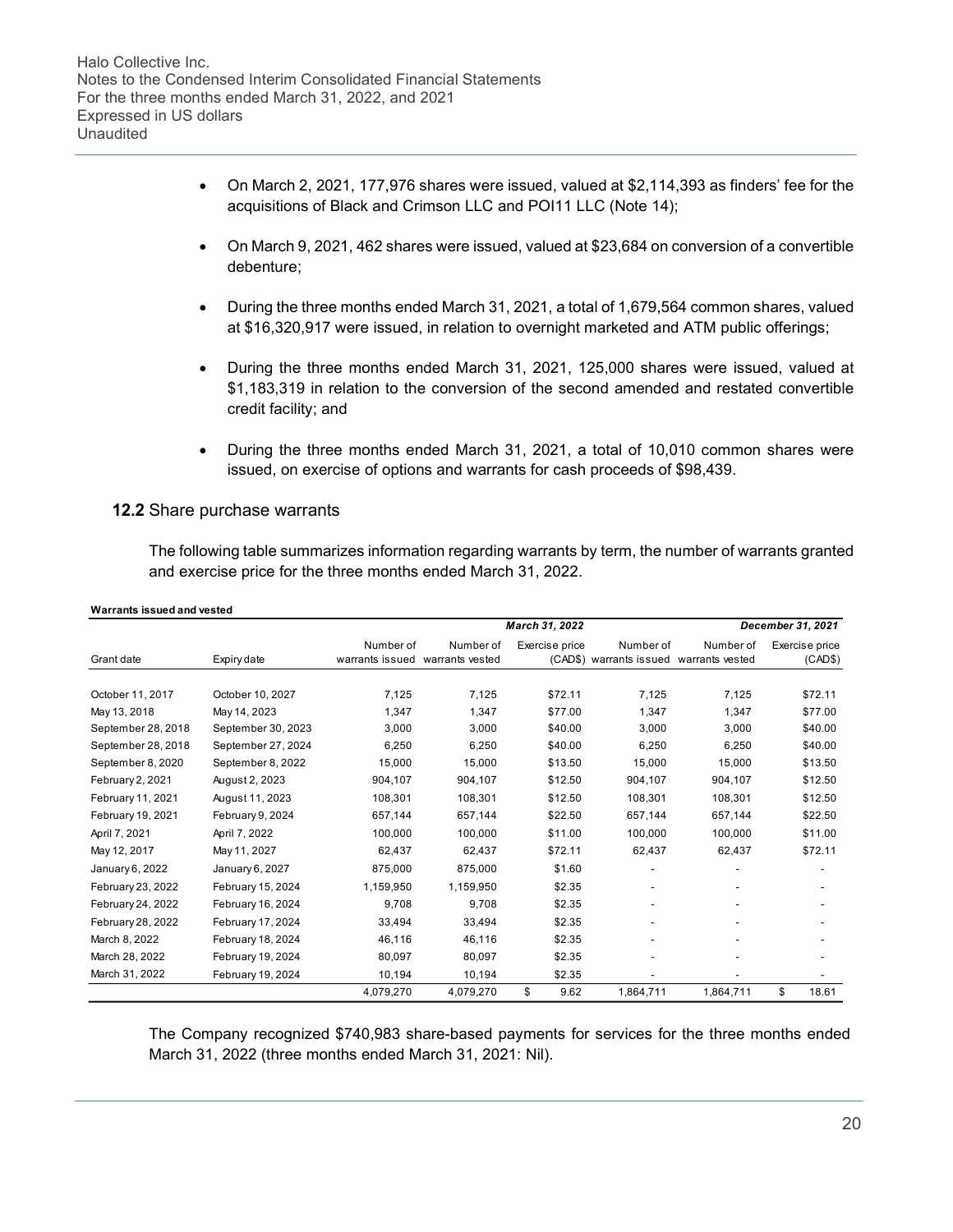During the three months ended March 31, 2022, 2,214,559 warrants, valued at \$337,706, were issued on conversion of debentures.

As at March 31, 2022, 4,079,270 warrants were exercisable (December 31, 2021: 1,864,711). As at that date, the average exercise price of exercisable warrants was C\$9.62 (December 31, 2021: C\$18.61).

| <b>Warrants outstanding</b>      |                                |                                        |                          |                                |    |                                        |  |
|----------------------------------|--------------------------------|----------------------------------------|--------------------------|--------------------------------|----|----------------------------------------|--|
|                                  | 3 months ending March 31, 2022 |                                        |                          | 3 months ending March 31, 2021 |    |                                        |  |
|                                  |                                | Weighted<br>Number of average exercise |                          |                                |    | Weighted<br>Number of average exercise |  |
|                                  | warrants                       |                                        | price                    | warrants                       |    | price                                  |  |
| Outstanding at beginning of      | 1,864,711                      | \$                                     | 18.61                    | 488,832                        | \$ | 37.43                                  |  |
| Granted                          | 2,214,559                      | \$                                     | 2.05                     | 1.679.564                      | \$ | 13.00                                  |  |
| Exercised                        | $\overline{\phantom{a}}$       | \$                                     | $\overline{\phantom{a}}$ | (10,010)                       | \$ | 10.00                                  |  |
| Forfeited / cancelled            | -                              | \$                                     | $\overline{\phantom{a}}$ |                                | \$ |                                        |  |
| Outstanding at end of            | 4,079,270                      | \$                                     | 9.62                     | 2,158,385                      | \$ | 18.55                                  |  |
| Note: Prices in Canadian dollars |                                |                                        |                          |                                |    |                                        |  |

Note: Prices in Canadian dollars

As at March 31, 2022, the weighted average exercise price of each Halo warrant granted and in issue was C\$9.62 (December 31, 2021: C\$18.61). As at date, the weighted average fair market value of each warrant in issue was C\$2.27 using the Black-Scholes Option Pricing Model (December 31, 2021: C\$2.53). As at March 31, 2022, the weighted average remaining contractual life of the warrants is 2.37 years (December 31, 2021: 1.85 years).

The assumptions used for the calculation of the fair value of warrants at grant date during the three months ended March 31, 2022 and 2021 are:

|                             |         | 3 months ending March 31, |  |  |  |  |
|-----------------------------|---------|---------------------------|--|--|--|--|
|                             | 2022    | 2021                      |  |  |  |  |
| Risk free rate              | 1.41%   | $0.15\% - 0.22\%$         |  |  |  |  |
| Expected life               | 5 years | $2.5 - 3$ years           |  |  |  |  |
| Volatility                  | 144%    | 139% - 143%               |  |  |  |  |
| Expected dividend per share | Nil     | Nil                       |  |  |  |  |
| Share price                 | \$1.22  | $$0.09 - $0.205$          |  |  |  |  |

Note: Prices in Canadian dollars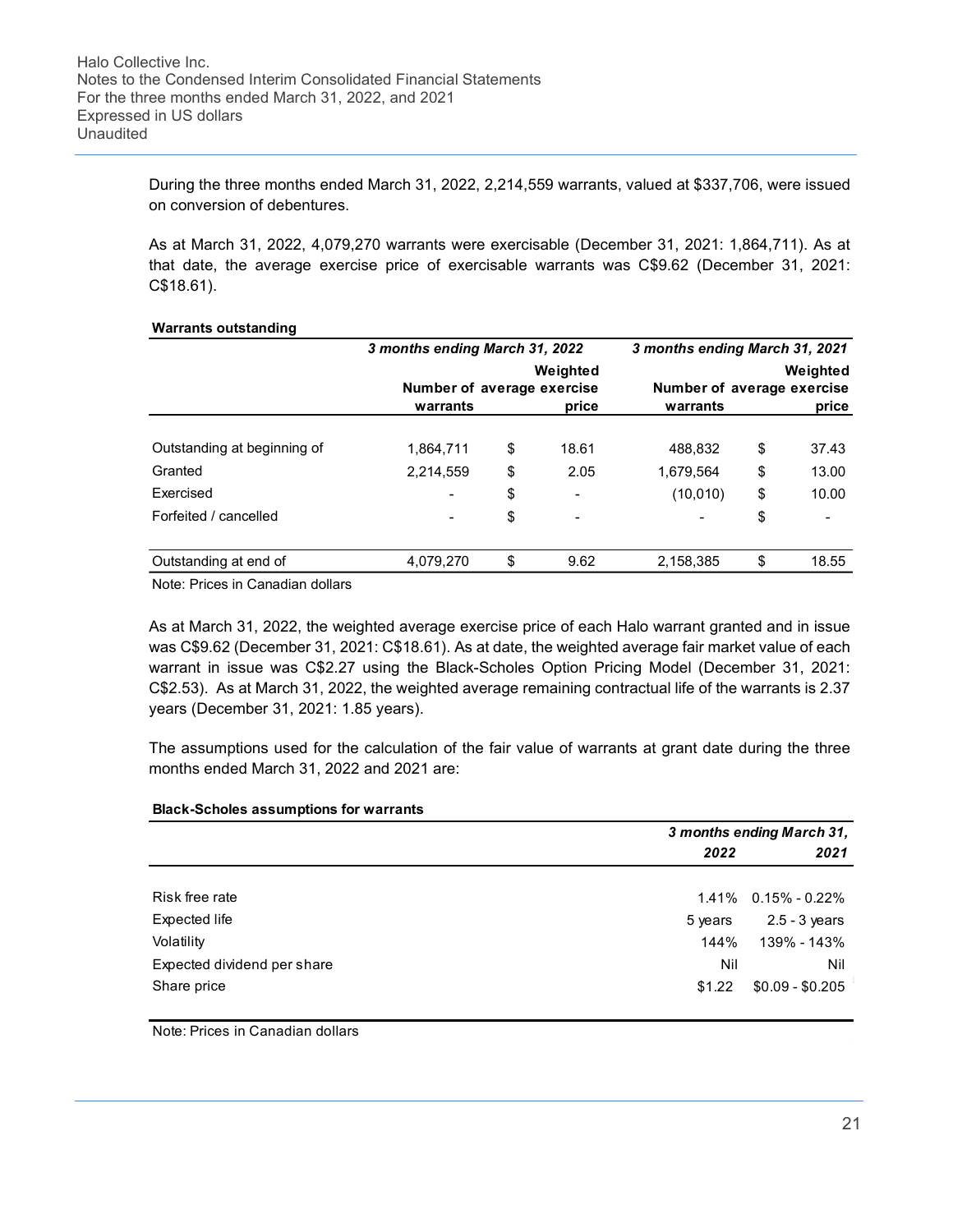## 12.3 Options

The Company has established a stock option plan for directors, employees, and consultants. The aggregate number of common shares issuable pursuant to options granted under the plan is 10% of the issued and outstanding common shares. The board of directors has the exclusive power over the granting of options, the exercise price and their vesting and cancellation provisions.

In the event of a change of control, unless otherwise specified in the stock option agreement for a particular grant, any right to repurchase an optionee's shares at the original exercise price shall lapse and all such shares shall become vested if such change of control occurs during the optionee's term of service and the repurchase right is not assigned to the entity immediately after the change of control.

The following table summarizes information regarding stock options issued by term, number of options granted and exercise price for the three months ended March 31, 2022.

| Options issued and vested |                    |                             |                             |                           |                             |                             |                           |
|---------------------------|--------------------|-----------------------------|-----------------------------|---------------------------|-----------------------------|-----------------------------|---------------------------|
|                           |                    |                             |                             | March 31, 2022            |                             |                             | December 31, 2021         |
| Grant date                | Expiry date        | Number of<br>options issued | Number of<br>options vested | Exercise price<br>(CAD\$) | Number of<br>options issued | Number of<br>options vested | Exercise price<br>(CAD\$) |
| May 12, 2017              | May 11, 2027       | 13,162                      | 13,162                      | \$<br>86.67               | 13,162                      | 13,162                      | \$<br>86.67               |
| September 28, 2018        | September 29, 2024 | 49,012                      | 49,012                      | \$<br>40.00               | 49,012                      | 49,012                      | \$<br>40.00               |
| December 19, 2019         | December 19, 2024  | 18,820                      | 18,820                      | \$<br>30.00               | 18,820                      | 18,820                      | \$<br>30.00               |
| May 27, 2020              | December 19, 2024  | 244,000                     | 212,750                     | \$<br>10.50               | 244,000                     | 240,089                     | \$<br>10.50               |
| September 30, 2020        | September 30, 2022 | 1,000                       | 1,000                       | \$<br>10.00               | 1,000                       | 1,000                       | \$<br>10.00               |
| December 7, 2020          | December 7, 2025   | 537,250                     | 486,250                     | \$<br>5.50                | 540,250                     | 540,250                     | \$<br>5.50                |
| December 14, 2020         | December 14, 2025  | 7,400                       | 7,400                       | \$<br>5.50                | 7,400                       | 7.400                       | \$<br>5.50                |
| February 2, 2021          | August 2, 2023     | 63,986                      | 63,986                      | \$<br>9.00                | 63,986                      | 63,986                      | \$<br>9.00                |
| February 11, 2021         | August 11, 2023    | 7,580                       | 7,580                       | \$<br>9.00                | 7,580                       | 7,580                       | \$<br>9.00                |
| February 19, 2021         | February 19, 2024  | 46,000                      | 46,000                      | \$<br>17.50               | 46,000                      | 46,000                      | \$<br>17.50               |
| June 21, 2021             | June 21, 2025      | 778,500                     | 586,000                     | \$<br>6.50                | 783,500                     | 460,500                     | \$<br>6.50                |
|                           |                    | 1,766,710                   | 1,491,960                   | \$<br>9.11                | 1,774,710                   | 1,447,799                   | \$<br>9.10                |

Note: Prices in Canadian dollars -

As at March 31, 2022, the weighted average remaining contractual life of each option is 3 years (December 31, 2021: 3 years).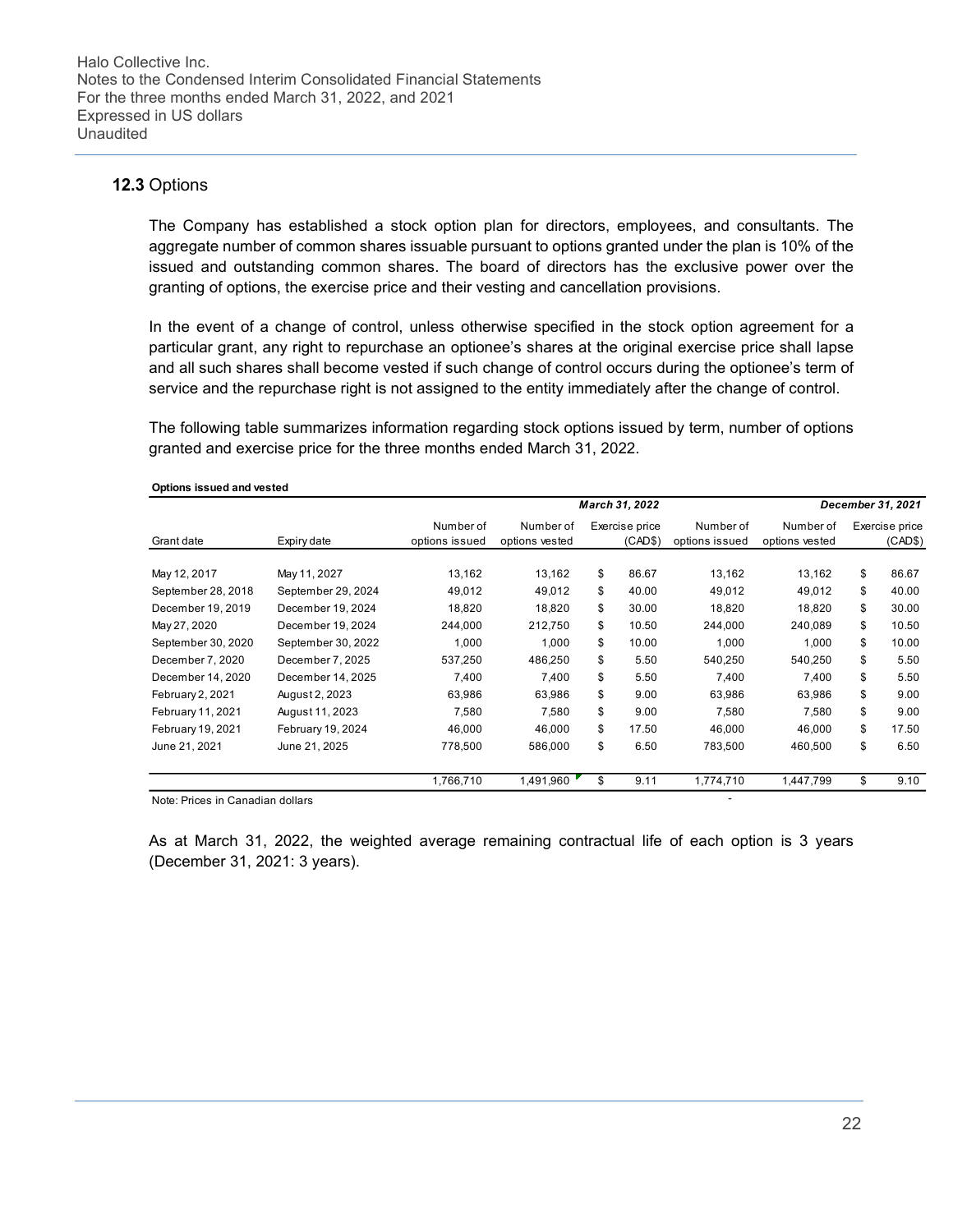| <b>Options outstanding</b>  | 3 months ending March 31, 2022                                |    | 3 months ending March 31, 2021 |                                                               |    |      |
|-----------------------------|---------------------------------------------------------------|----|--------------------------------|---------------------------------------------------------------|----|------|
|                             | Weighted<br>Number of<br>average exercise<br>options<br>price |    |                                | Weighted<br>Number of<br>average exercise<br>options<br>price |    |      |
|                             |                                                               |    |                                |                                                               |    |      |
| Outstanding at beginning of | 1,774,710                                                     | \$ | 9.10                           | 930,886                                                       | \$ | 7.92 |
| Granted                     |                                                               | \$ | $\blacksquare$                 | 237,569                                                       | \$ | 9.00 |
| Exercised                   | $\overline{\phantom{a}}$                                      | \$ | $\blacksquare$                 |                                                               | \$ |      |
| Forfeited / cancelled       | (8,000)                                                       | \$ | 6.13                           |                                                               | \$ |      |
| Outstanding at end of       | 1,766,710                                                     | \$ | 9.11                           | 1.168.456                                                     | \$ | 8.14 |

The Company recognized share-based compensation related to options granted and vesting during the three months ended March 31, 2022, in the amount of \$330,261 (three months ended March 31, 2021: \$829,267).

The assumptions used for the calculation of the fair value of options at grant date during the three months ended March 31, 2022, and 2021 are:

#### Black-Scholes assumptions for options

|                             | 3 months ending March 31, |                      |  |  |
|-----------------------------|---------------------------|----------------------|--|--|
|                             | 2022                      | 2021                 |  |  |
|                             |                           |                      |  |  |
| Risk free rate: 5-7 years   |                           | $-0.15\% - 0.23\%$   |  |  |
| Expected life               | $\blacksquare$            | $2.5 - 5$ years      |  |  |
| Volatility                  |                           | 139% - 143%          |  |  |
| Expected dividend per share | $\overline{\phantom{0}}$  | Nil                  |  |  |
| Share price                 |                           | $-$ \$9.00 - \$20.50 |  |  |

Note: Prices in Canadian dollars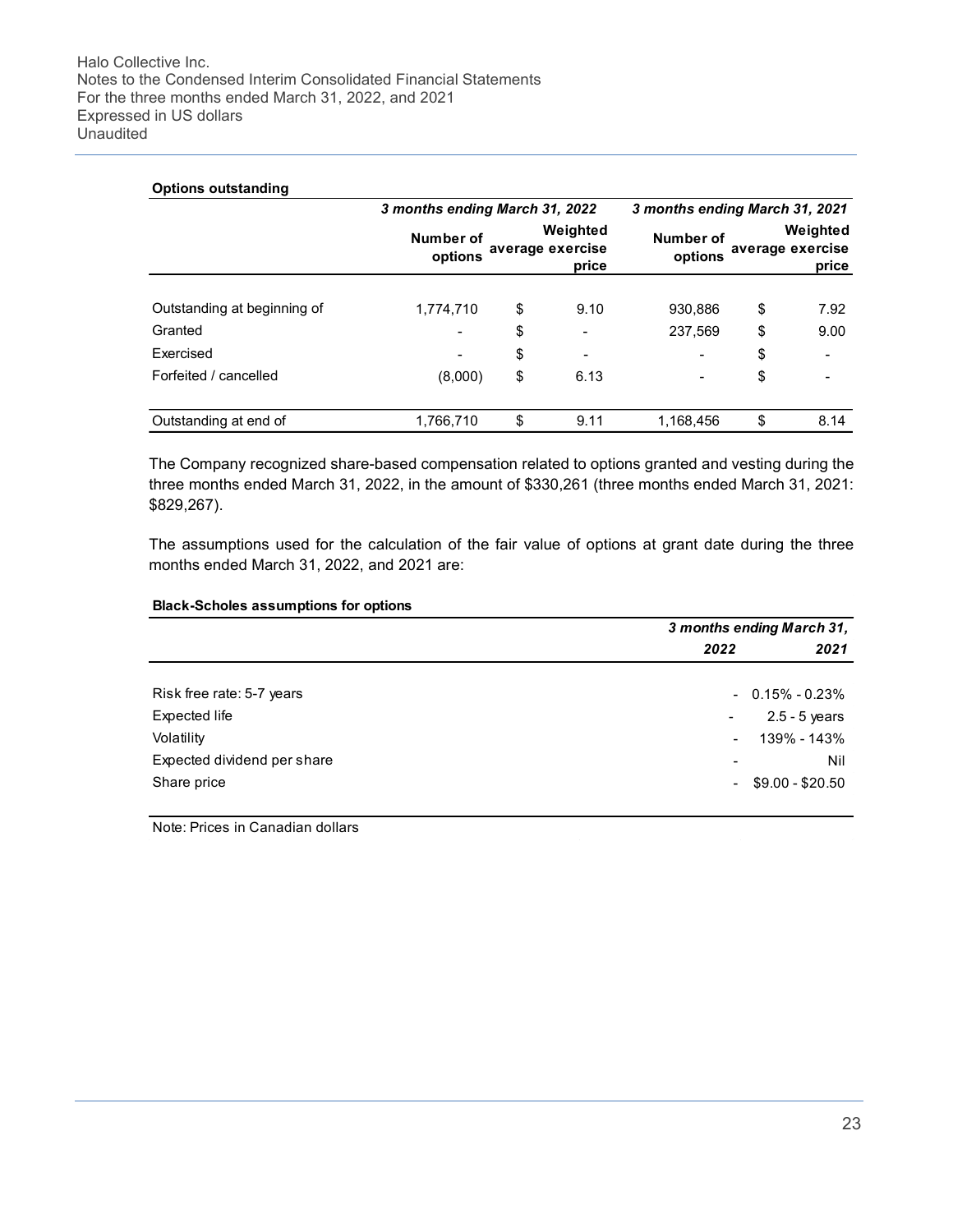# 13. Other loans

| <b>Other loans</b>                                                                                                       |    |                |    |                   |
|--------------------------------------------------------------------------------------------------------------------------|----|----------------|----|-------------------|
| March 31, 2022<br>As at:                                                                                                 |    |                |    | December 31, 2021 |
|                                                                                                                          |    |                |    |                   |
| Non-recourse promissory note secured by deed of trust in LCNH LLC;<br>15% annual interest and matures on October 1, 2022 | \$ | 2,501,351      | \$ | 3,205,231         |
| Unsecured Ioan agreement with Global Tech Opportunities 6; 8%<br>interest, matures within six months of advance          |    | 4,452,648      |    |                   |
| Merchant cash advance; secured and non-interest bearing                                                                  |    | 2,883,045      |    | 1,963,382         |
| Secured promissory note: 9.5% interest, matures on July 29, 2022                                                         |    | 1,500,000      |    | 1,500,000         |
| Unsecured line of credit agreement in Bar X LLC; 8% interest, matures<br>on December 31, 2023                            |    | 519,844        |    | 519,844           |
| Unsecured Ioan; 5% interest per month, matures in December 2022                                                          |    |                |    | 460,723           |
| Equipment lease, matures in January 2023                                                                                 |    | 171,469        |    | 214,394           |
| Other Ioans                                                                                                              |    | 216,782        |    | 112,843           |
| Sub-total                                                                                                                |    | 12,245,139     |    | 7,976,417         |
| Less current portion                                                                                                     |    | (11, 169, 003) |    | (6,875,442)       |
| Total                                                                                                                    | \$ | 1,076,136      | \$ | 1,100,975         |

As at March 31, 2022, total loans were \$12,245,139 (December 31, 2021: \$7,976,417). This included:

- A \$2,501,351 balance payable to lenders of LCNH. The loan matures on October 1, 2022 and carries 15% annual interest including accrued interest payable of \$176,351 (December 31, 2021: amount outstanding \$3,205,231);
- A \$4,452,648 balance payable to Global Tech Opportunities 6, an unsecured loan agreement carries 8% interest and matures in six months of advance (December 31, 2021: Nil);
- A \$2,883,045 balance pursuant to a secured merchant cash advance agreement with no interest bearing (December 31, 2021: \$1,963,382);
- A \$1,500,000 promissory note payable a lender of Ukiah Ventures Inc. The promissory note matures on July 29, 2022 and carries 9.5% annual interest (December 31, 2021: amount outstanding \$1,500,000);
- A \$519,844 loan payable to lenders of Bar X Farms, LLC pursuant to a credit agreement which carries 8% annual interest, and matures on December 31, 2023 (December 31, 2021: amount outstanding \$519,844);
- A Nil unsecured loan which carries 5% interest and repayable within 12 months (December 31, 2021: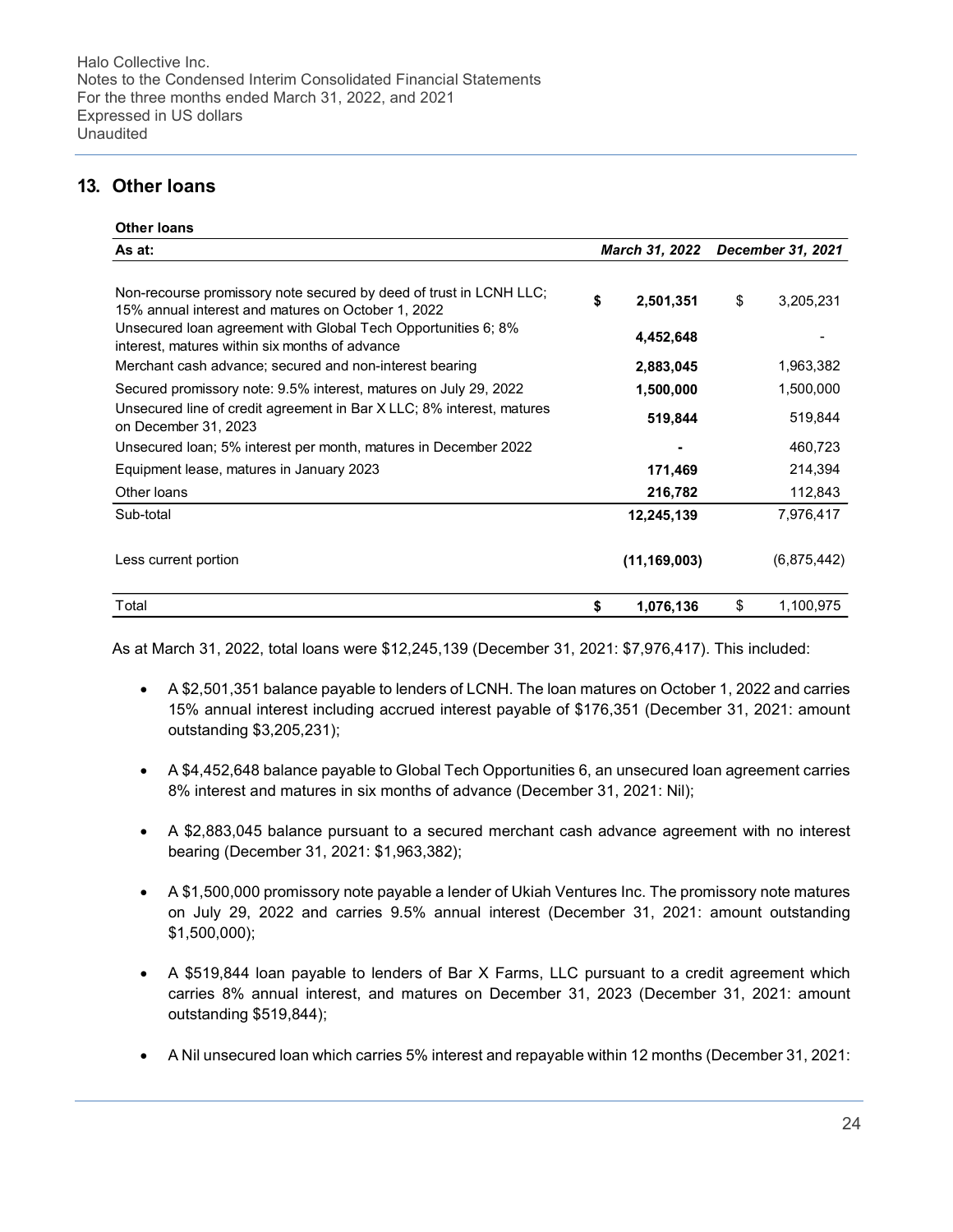amount outstanding \$460,723);

- A \$171,469 balance pursuant to an equipment lease agreement which ends in January 2023 (December 31, 2021: amount outstanding \$214,394);
- Other loans of \$216,782 with no specific payment terms (December 31, 2021: amount outstanding \$112,843).

## 14. Capital management

The Company's objectives for managing capital are: (i) to maintain a flexible capital structure that optimizes the cost/risk equation; and (ii) to manage capital in a manner that maximizes the interests of shareholders. The Company considers capital as the total equity and debt disclosed on the statement of financial position.

| <b>Capital structure</b> |                  |                                            |  |  |  |  |  |  |  |
|--------------------------|------------------|--------------------------------------------|--|--|--|--|--|--|--|
| As at:                   |                  | December 31, 2021<br><b>March 31, 2022</b> |  |  |  |  |  |  |  |
|                          |                  |                                            |  |  |  |  |  |  |  |
| Shareholders' equity     | 80,675,763<br>\$ | 66,456,479<br>S                            |  |  |  |  |  |  |  |
| Long-term loans          | 7,714,152        | 2,387,600                                  |  |  |  |  |  |  |  |
| Short-term loans         | 11,169,003       | 16,536,654                                 |  |  |  |  |  |  |  |
|                          |                  |                                            |  |  |  |  |  |  |  |

The Company manages the capital structure and adjusts informed by changes in economic conditions and the risk characteristics of the underlying assets. The Company's capital structure is managed in conjunction with the financial needs of the day-to-day operations. The Company currently funds the working capital requirements out of its cash, internally generated cash flows, various loans, and periodic infusions from investors.

Management does not establish quantitative return on capital criteria. However, management reviews its capital management approach on an on-going basis and believes that this approach, given the relative size of the Company, is appropriate. As at March 31, 2022, the Company is not subject to any externally imposed capital requirements.

## 15. Financial instruments

#### 15.1 Fair value of financial instruments

Financial instruments that are measured at fair value use inputs which are classified within a hierarchy that prioritizes their significance. The three levels of the fair value hierarchy are:

 Level One includes quoted prices (unadjusted) in active markets for identical assets or liabilities;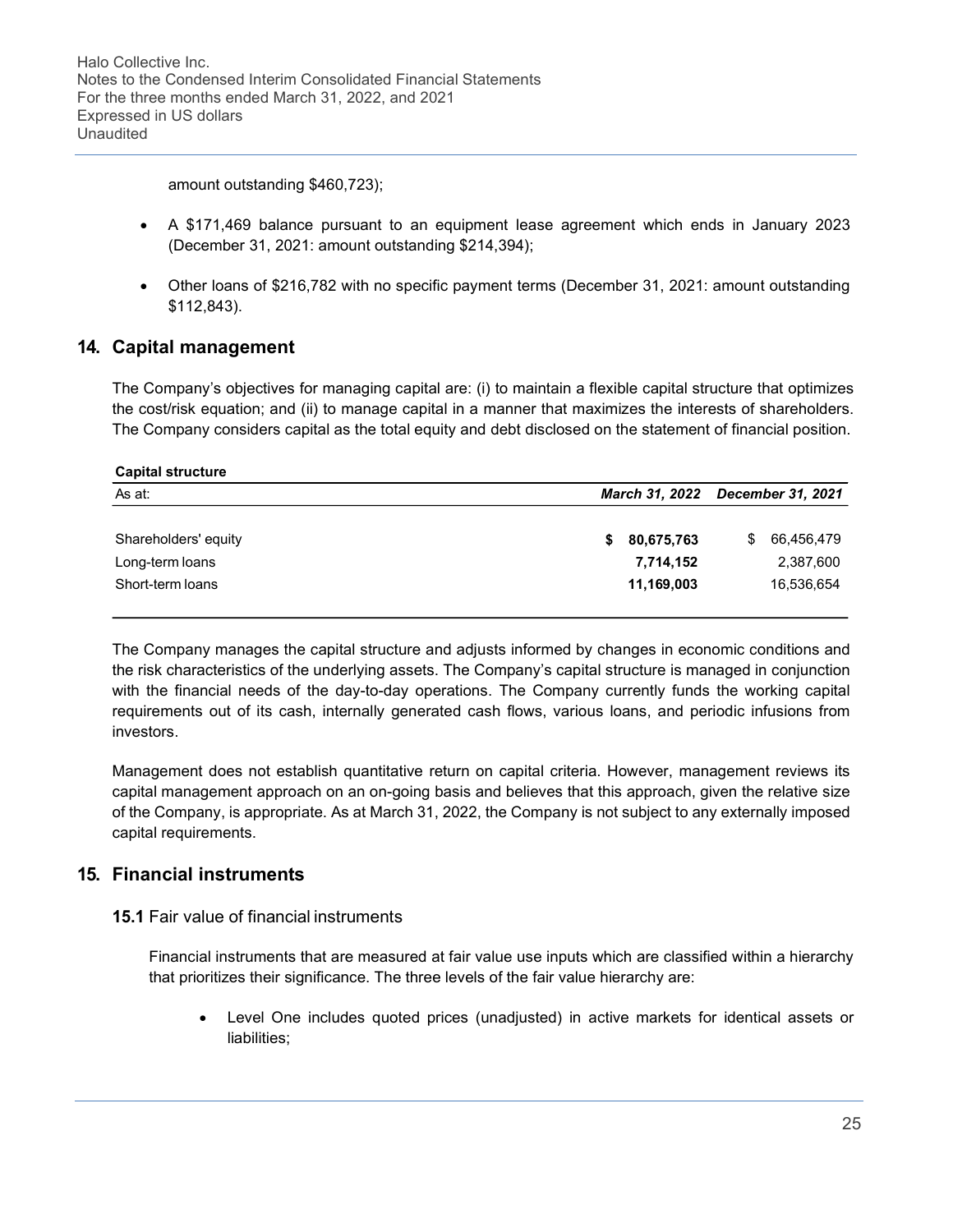- Level Two includes inputs that are observable other than quoted prices in Level One;
- Level Three includes inputs that are not based on observable market data.

The Company has designated its cash and restricted cash as Level 1. The fair value of the notes receivable from Aftermath and the fair value of convertible promissory notes at time of issue are determined using Level 3 of the hierarchy.

As at March 31, 2022, both the carrying and fair value amounts of all the Company's financial instruments are approximately equivalent.

15.2 Financial instruments risk exposures

#### Credit risk

Credit risk is the risk of loss associated with a counterparty's inability to fulfill its payment obligations. The Company's credit risk is primarily attributable to cash, restricted cash, accounts receivable and notes receivable. The amounts disclosed in the statement of financial position are net of allowance for doubtful accounts, estimated by the management of the Company based on its assessment of the current economic environment. The Company does not have significant exposure to any individual customer. The Company's maximum exposure to credit risk as at March 31, 2022 is the carrying value of cash, restricted cash, accounts receivable, and notes receivable. The Company believes that there is limited risk that notes receivables are not settled. The Company takes a provision to allow for accounts receivable not being settled, which it believes is enough.

## Liquidity risk

Liquidity risk is the risk that the Company will encounter difficulty in satisfying its financial obligations. The Company manages its liquidity risk by forecasting it operations and anticipating its operating and investing activities.

|                | Accounts payable &<br>accrued liabilities | Loans and<br>Debenture liability | <b>Total</b> |            |  |
|----------------|-------------------------------------------|----------------------------------|--------------|------------|--|
| Carrying value | \$<br>10,097,328                          | \$<br>18,883,155                 | \$           | 28,980,483 |  |
| 1 - 30 days    | 4,303,947                                 | 381,391                          |              | 4,685,338  |  |
| 30 - 60 days   | 345,279                                   | 14,308                           |              | 359,587    |  |
| 60 - 90 days   | 907,896                                   | 14,431                           |              | 922,327    |  |
| $> 90$ days    | 4,540,206                                 | 18,473,025                       |              | 23,013,231 |  |
|                |                                           |                                  |              |            |  |

#### Financial liabilities - March 31, 2022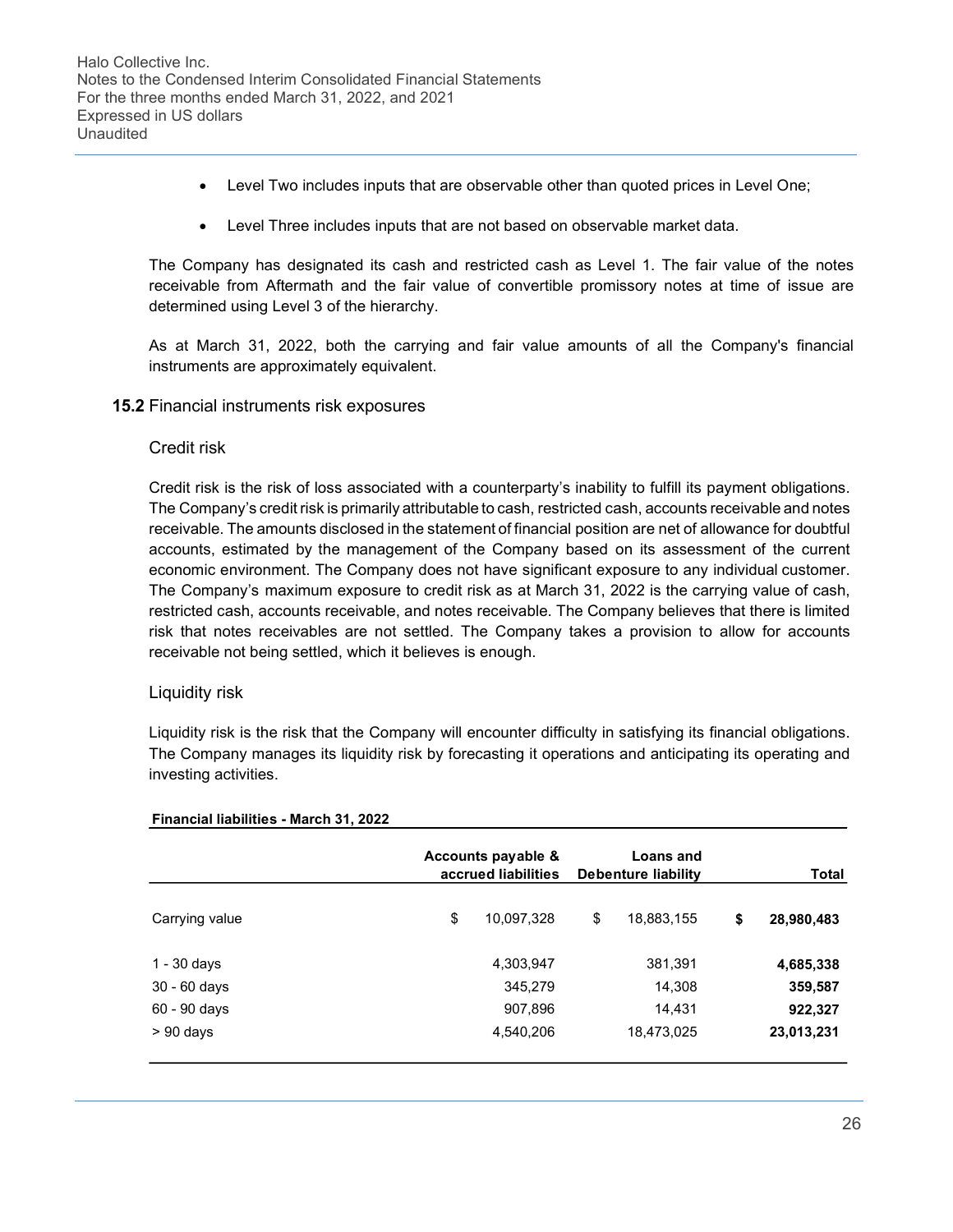As at March 31, 2022, the Company had current assets of \$35,976,042 (December 31, 2021: \$35,716,170) and current liabilities of \$23,992,184 (December 31, 2021: \$30,287,258). All current liabilities are due within one year.

#### Market risk

Market risk is the risk that the fair value or future cash flows of a financial instrument will fluctuate due to changes in market prices. Market risk comprises three types of risk: interest rate risk foreign currency risk and other price risk.

#### Interest rate risk

Interest rate risk consists of a) the extent that payments made or received on the Company's monetary assets and liabilities are affected by changes in the prevailing market interest rates, and b) to the extent that changes in prevailing market rates differ from the interest rate in the Company's monetary assets and liabilities. The Company is not exposed to interest rate price risk, as its convertible notes are carried at a fixed interest rate throughout their term.

### Foreign currency risk

Foreign currency risk derives from fluctuations in exchange rates between currencies when transacting business in multiple currencies. The Company's business is substantially all conducted in US dollars in the U.S., so it is not subject to any significant foreign currency risk. In Lesotho, the Company's business is conducted in Loti and is subject to exchange rate fluctuations. The Company holds Canadian dollars in the bank account of Halo Labs in Canada and is subject to exchange rate fluctuations.

#### Other price risk

Other price risk is the risk that the fair value or future cash flows of a financial instrument will fluctuate because of changes in market prices, other than those arising from interest rate risk or foreign currency risk and a change in the price of cannabis. The Company is not exposed to significant other price risk.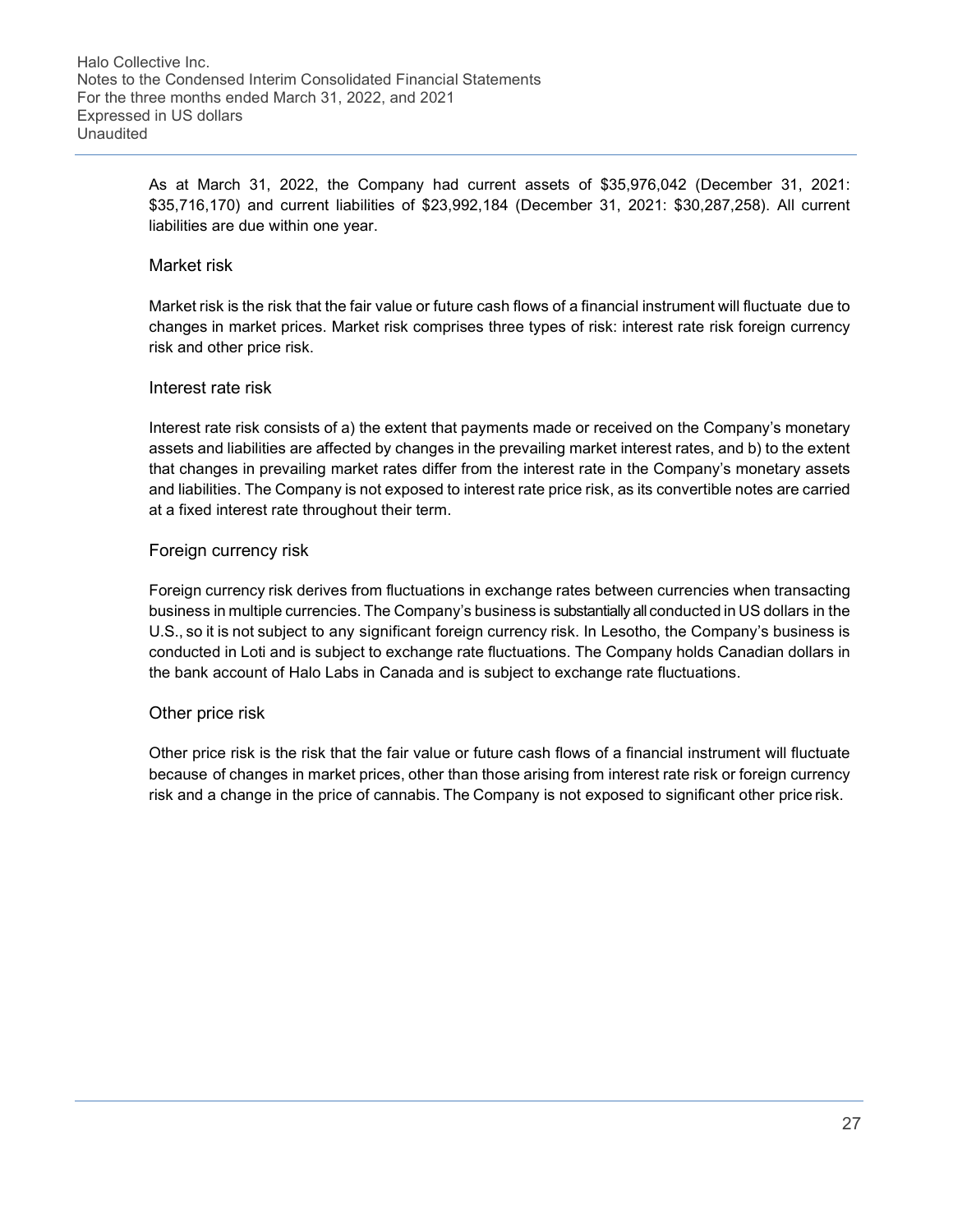## 16. Commitments and contingencies

The table below provides undiscounted cash payments required for those right-to-use assets as well as other commitments that do not meet the definition of a lease.

The Company has commitments under certain leases for its facilities. On January 1, 2019, the Company adopted IFRS 16 and now records a right-of-use asset for each lease commitment that meets the requirements of the policy.

#### Committed lease obligations

|            | <b>Amount due</b> |
|------------|-------------------|
|            |                   |
| 2022       | 1,641,285         |
| 2023       | 1,885,811         |
| 2024       | 1,899,098         |
| 2025       | 1,913,580         |
| 2026       | 783,875           |
| 2027       | 484,858           |
| 2028       | 431,652           |
| Thereafter | 545,778           |

The Company is a party to legal proceedings and other claims in the ordinary course of its operations. Management commitments, litigation and other claims are subject to many uncertainties and the outcome of individual matters is not predictable. Where management can estimate that there is a loss probable, a provision has been recorded in its financial statements. Where proceedings are at a premature stage or the ultimate outcome is not determinable, no provision is recorded. It is possible that the final resolution of these matters may require the Company to make expenditures in a range of amounts that cannot be reasonably estimated and may differ significantly from any amounts recorded in these Condensed Interim Consolidated Financial Statements. Should the Company be unsuccessful in its defense or settlement of one or more of these legal actions, there could be a materially adverse effect on the Company's financial position, future expectations, and cash flows.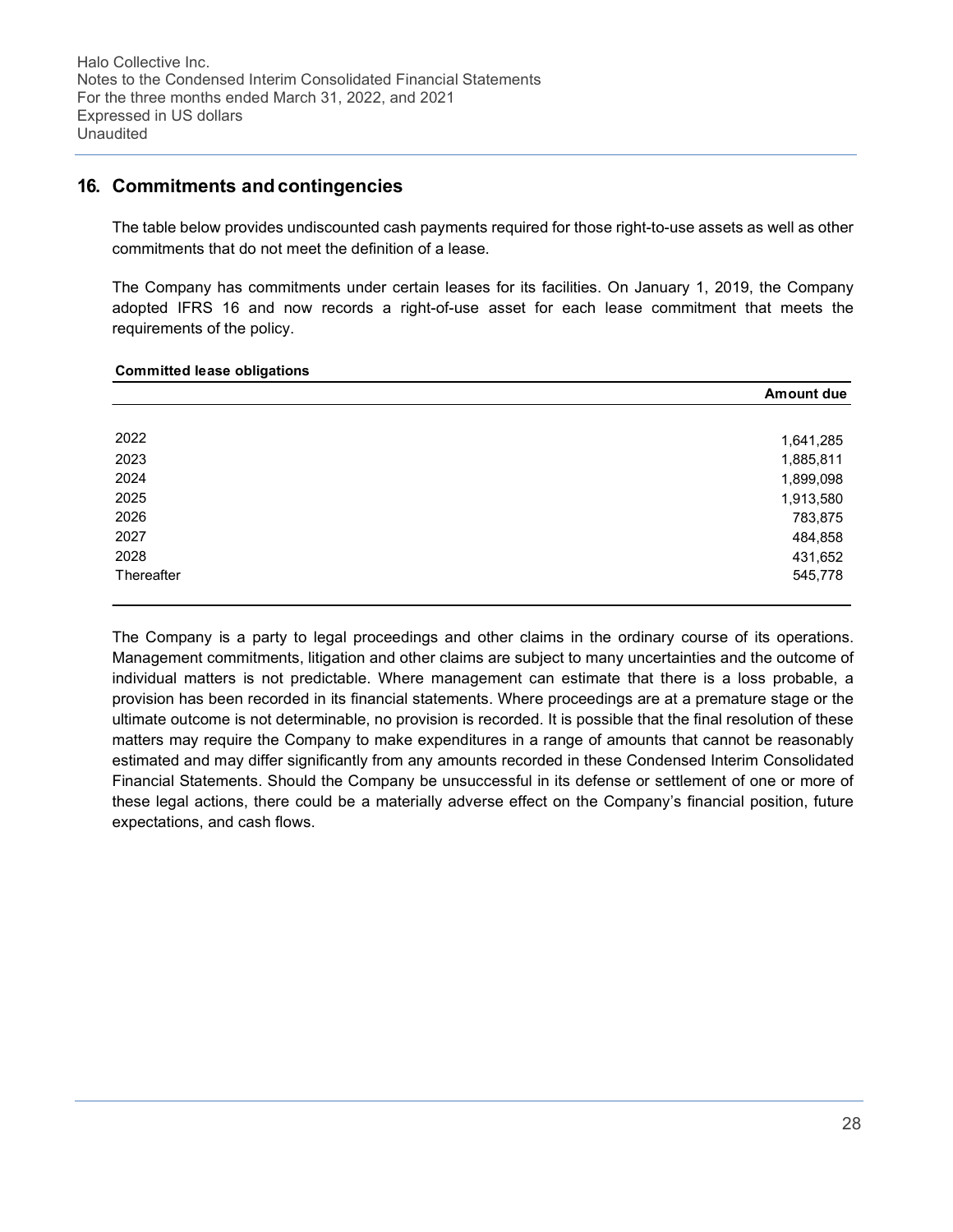# 17. Non-Controlling Interests

The non-controlling interests of the Company for each affiliate before intercompany elimination are summarized in the table below:

#### Non-Controlling Interests

| Summarized statement of financial position - as at March 31, 2021 |    |                          |    |                |    |              |    |               |  |  |
|-------------------------------------------------------------------|----|--------------------------|----|----------------|----|--------------|----|---------------|--|--|
|                                                                   |    | <b>LKJ11</b>             |    | <b>SDF11</b>   |    | <b>ZXC11</b> |    | <b>Total</b>  |  |  |
| Current assets                                                    | \$ |                          | \$ |                | \$ |              | \$ |               |  |  |
| <b>Current liabilities</b>                                        |    | (4,215,889)              |    |                |    |              |    | (4, 215, 889) |  |  |
| Current net assets (liabilities)                                  |    | (4,215,889)              |    |                |    |              |    | (4, 215, 889) |  |  |
| Non-current assets                                                |    | 31,483                   |    |                |    |              |    | 31,483        |  |  |
| Non-current liabilities                                           |    |                          |    |                |    |              |    |               |  |  |
| Non-current net assets (liabilities)                              |    | 31,483                   |    |                |    |              |    | 31,483        |  |  |
| <b>Accumulated NCI</b>                                            | \$ | $\overline{\phantom{a}}$ | \$ | $\blacksquare$ | \$ |              | \$ |               |  |  |

#### Non-Controlling Interests

| Summarized statement of financial position - as at March 31, 2022 |                 |                   |                     |                   |
|-------------------------------------------------------------------|-----------------|-------------------|---------------------|-------------------|
|                                                                   | LKJ11           | SDF <sub>11</sub> | <b>ZXC11</b>        | <b>Total</b>      |
| Current assets                                                    | \$<br>285.248   | \$                | \$                  | \$<br>285,248     |
| <b>Current liabilities</b>                                        | (4,785,142)     | (524, 782)        | (1,165,554)         | (6, 475, 478)     |
| Current net assets (liabilities)                                  | (4,499,894)     | (524, 782)        | (1, 165, 554)       | (6, 190, 230)     |
| Non-current assets                                                | 72,753          | 158,916           | 421,224             | 652,893           |
| Non-current liabilities                                           |                 | (1,033,486)       | (358,618)           | (1, 392, 104)     |
| Non-current net assets (liabilities)                              | 72,753          | (874, 570)        | 62,606              | (739, 211)        |
| Accumulated NCI                                                   | \$<br>(87, 801) | \$<br>(1,399,352) | \$<br>(1, 102, 948) | \$<br>(2,590,101) |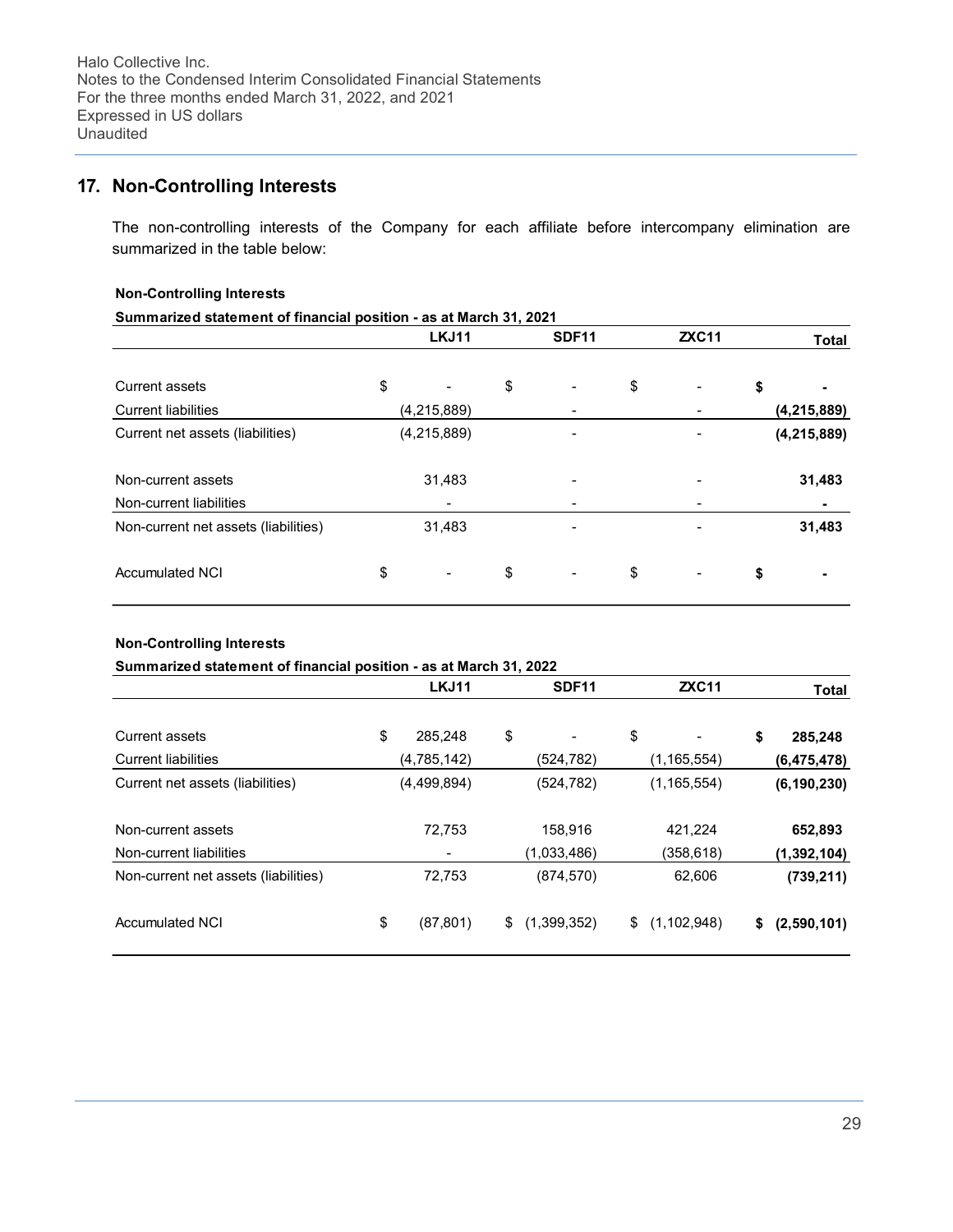Net change in the Non-Controlling Interests LKJ11 SDF11 ZXC11 Total Balance, December 31, 2020  $\frac{1}{2}$   $\frac{1}{2}$   $\frac{1}{2}$   $\frac{1}{2}$   $\frac{1}{2}$   $\frac{1}{2}$   $\frac{1}{2}$   $\frac{1}{2}$   $\frac{1}{2}$   $\frac{1}{2}$   $\frac{1}{2}$   $\frac{1}{2}$   $\frac{1}{2}$   $\frac{1}{2}$   $\frac{1}{2}$   $\frac{1}{2}$   $\frac{1}{2}$   $\frac{1}{2}$   $\frac{1}{2}$   $\frac{1$ Net loss attributable to NCI Balance, March 31, 2021 5 - \$ - \$ - \$ -Balance, December 31, 2021 \$ (57,379) \$ (1,286,716) \$ (951,810) \$ (2,295,905) Net loss attributable to NCI (30,422) (112,636) (151,138) (294,196) Balance, March 31, 2022  $\qquad \qquad$  \$ (87,801) \$ (1,399,352) \$ (1,102,948) \$ (2,590,101)

The net change in the non-controlling interests is summarized in the table below:

## 18. Subsequent events

Westwood Budega ™ Completion, Receives Permit and Prepares for Opening in May

On April 12, 2022, the Company announced that its Budega Westwood Dispensary passed its Los Angeles inspection and is expected to open within 30 days. The Budega Westwood location is perfectly located nestled in between Westwood to the west and Beverly Hills to the east, right off of one of LA's most traveled and famous thoroughfares for locals and visitors, the Santa Monica Boulevard (10461 Santa Monica Blvd) and within two miles of the University of Los Angeles California campus. The facility is leased and near complete with renovations of its approximately 1,500 square foot prime retail space with the potential to expand the site to up to 3,000 square feet.

On April 28, 2022, the Company announced that it has received final approvals from the Los Angeles Department of Cannabis Regulation & California Department of Cannabis Control and the State Department of Cannabis Control to commence adult-use sales at its Budega-branded retail dispensary in Westwood. This location is ready for transacting as the track and trace system and point-of-sale have been implemented. The remaining steps left to open include response to the final administrative review.

#### Acquisition of Dissolve Medical

On April 28, 2022, the Company announced that it has acquired all of the issued and outstanding shares of 1000116327 Ontario Ltd. (dba Dissolve Medical) ("Dissolve Medical"). Dissolve Medical is the developer of CBD slits a precise, rapid, discreet and healthier option for cannabis consumption, consisting of strips containing CBD, CBN, or CBG formulations and owns proprietary recipes and all packaging and designs associated with the product. The CBD slits produce an oral delivery system, which are similar to breath strips, that can be used for energy elixirs, herbal remedies, and a smokeless alternative option to medical and recreational users of CBD, CBN, or CBG.